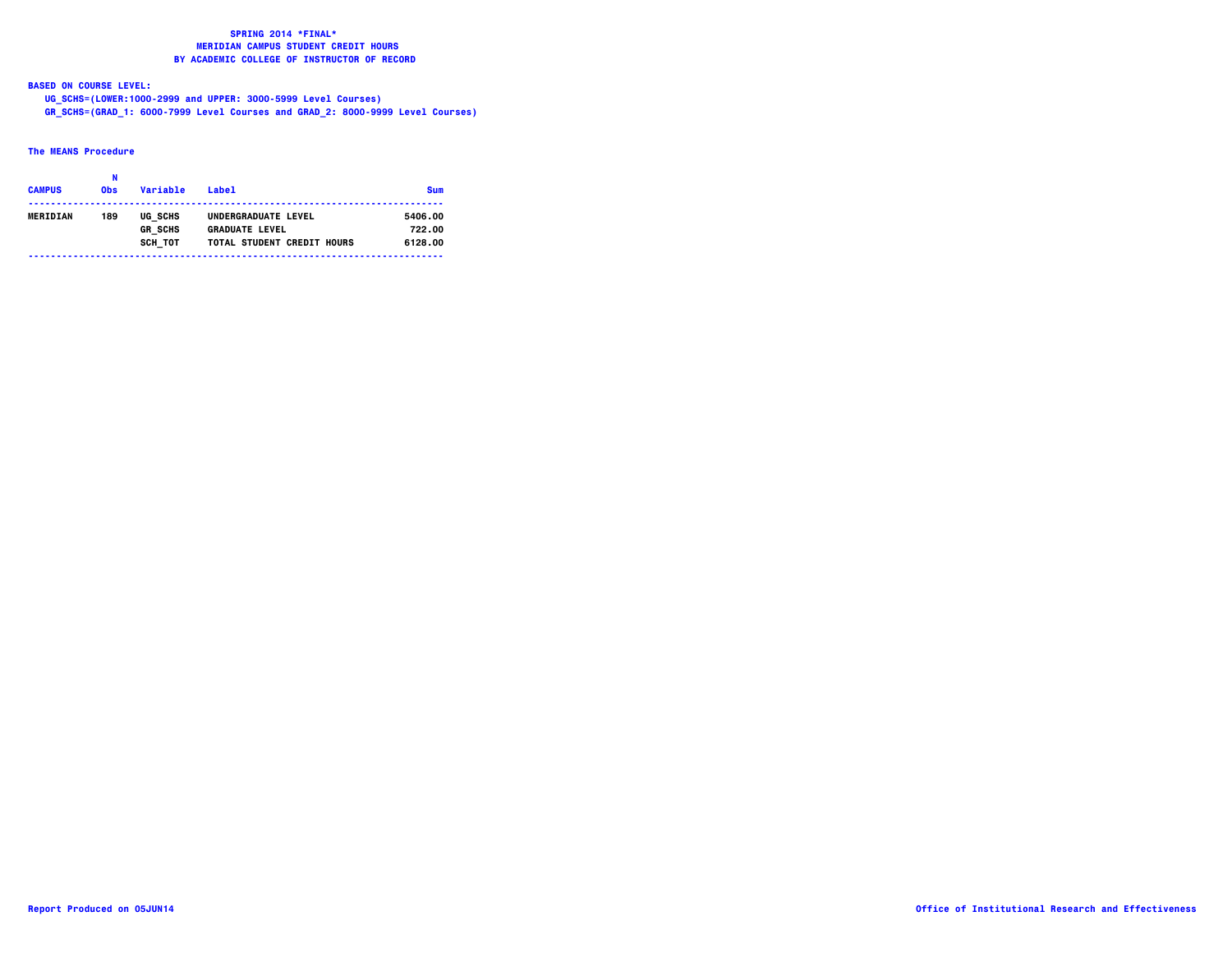### **BASED ON COURSE LEVEL:**

 **UG\_SCHS=(LOWER:1000-2999 and UPPER: 3000-5999 Level Courses)**

 **GR\_SCHS=(GRAD\_1: 6000-7999 Level Courses and GRAD\_2: 8000-9999 Level Courses)**

### **The MEANS Procedure**

| <b>ACADEMIC COLLEGE</b> | N<br><b>Obs</b> | Variable       | <b>Label</b>               | <b>Sum</b> |
|-------------------------|-----------------|----------------|----------------------------|------------|
| Arts & Sciences         | 87              | UG SCHS        | UNDERGRADUATE LEVEL        | 2785.00    |
|                         |                 | <b>GR SCHS</b> | <b>GRADUATE LEVEL</b>      | 99.00      |
|                         |                 | SCH TOT        | TOTAL STUDENT CREDIT HOURS | 2884.00    |
| <b>Business</b>         | 28              | UG SCHS        | UNDERGRADUATE LEVEL        | 1073.00    |
|                         |                 | <b>GR SCHS</b> | <b>GRADUATE LEVEL</b>      | 0.00       |
|                         |                 | SCH TOT        | TOTAL STUDENT CREDIT HOURS | 1073.00    |
| Education               | 74              | UG SCHS        | UNDERGRADUATE LEVEL        | 1548.00    |
|                         |                 | <b>GR SCHS</b> | <b>GRADUATE LEVEL</b>      | 623.00     |
|                         |                 | SCH TOT        | TOTAL STUDENT CREDIT HOURS | 2171.00    |
|                         |                 |                |                            |            |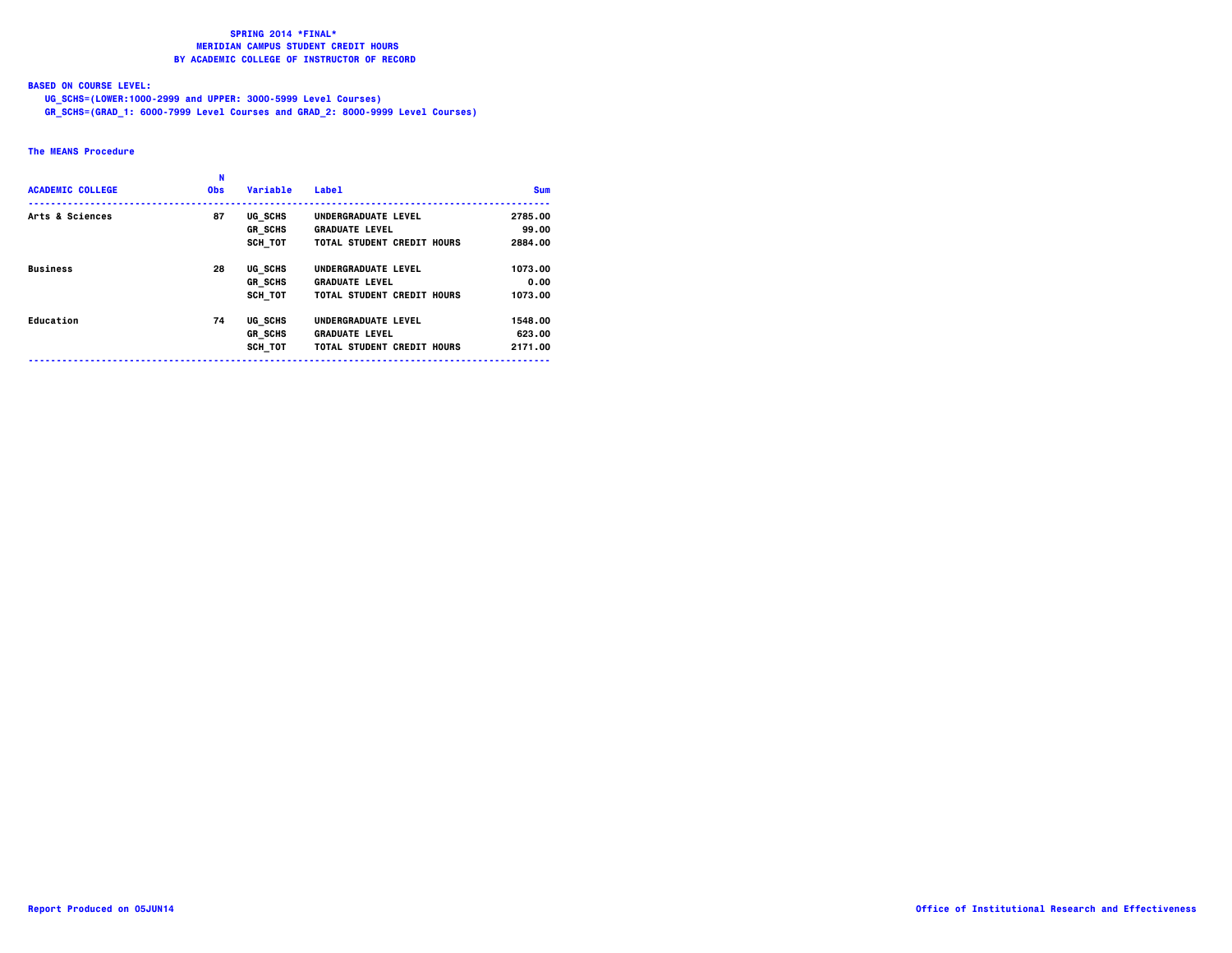# **BASED ON COURSE LEVEL:**

  **UG\_SCHS=(LOWER:1000-2999 and UPPER: 3000-5999 Level Courses \*\*Excludes CVM 5000-5999 Level Courses\*\*) GR\_SCHS=(GRAD\_1: 6000-7999 Level Courses and GRAD\_2: 8000-9999 Level Courses)**

|                                            | <b>UNDERGRADUATE</b> | <b>GRADUATE</b> |              |
|--------------------------------------------|----------------------|-----------------|--------------|
| <b>ACADEMIC DEPARTMENT</b>                 | <b>LEVEL</b>         | <b>LEVEL</b>    | <b>TOTAL</b> |
| Anthropology & Middle Eastern Cultures     | 93.00                | 0.00            | 93.00        |
| <b>Biological Sciences</b>                 | 177.00               | 3.00            | 180.00       |
| Classical & Modern Languages & Literatures | 42.00                | 0.00            | 42.00        |
| Communication                              | 117.00               | 0.00            | 117.00       |
| English                                    | 270.00               | 18.00           | 288.00       |
| Geosciences                                | 185.00               | 0.00            | 185.00       |
| History                                    | 231.00               | 27.00           | 258.00       |
| Mathematics & Statistics                   | 147.00               | 0.00            | 147.00       |
| Philosophy & Religion                      | 120.00               | 0.00            | 120.00       |
| Political Science & Public Administration  | 51.00                | 0.00            | 51.00        |
| Psychology                                 | 467.00               | 51.00           | 518.00       |
| Sociology                                  | 885.00               | 0.00            | 885.00       |
|                                            | ==============       | ==============  |              |
|                                            | 2785.00              | 99.00           | 2884.00      |
|                                            | ==============       | ==============  | ==========   |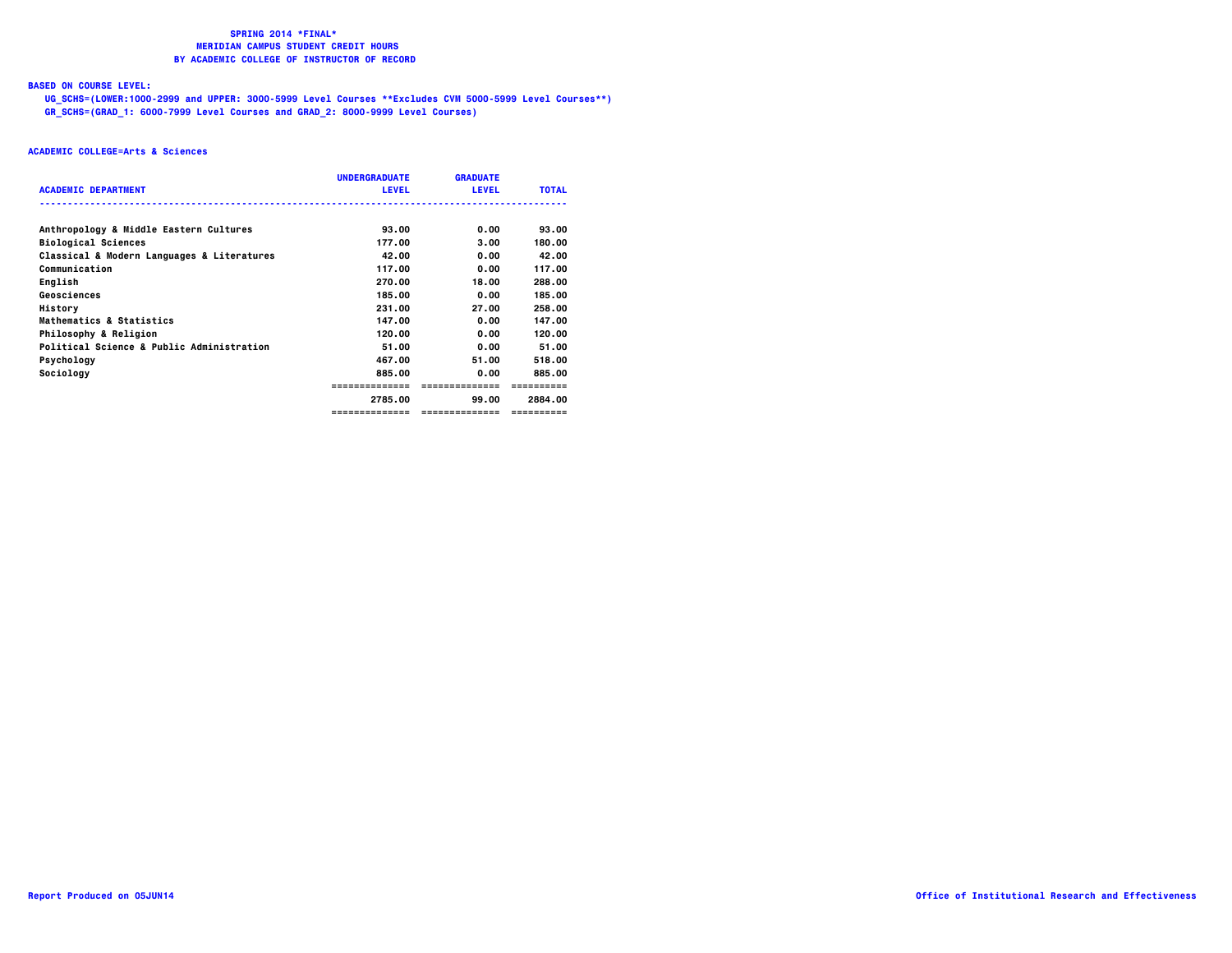**BASED ON COURSE LEVEL:**

  **UG\_SCHS=(LOWER:1000-2999 and UPPER: 3000-5999 Level Courses \*\*Excludes CVM 5000-5999 Level Courses\*\*) GR\_SCHS=(GRAD\_1: 6000-7999 Level Courses and GRAD\_2: 8000-9999 Level Courses)**

| <b>ACADEMIC DEPARTMENT</b>                      | <b>UNDERGRADUATE</b><br><b>LEVEL</b> | <b>GRADUATE</b><br><b>LEVEL</b> | <b>TOTAL</b> |
|-------------------------------------------------|--------------------------------------|---------------------------------|--------------|
| <b>Finance &amp; Economics</b>                  | 108.00                               | 0.00                            | 108.00       |
| Management & Information Systems                | 635.00                               | 0.00                            | 635.00       |
| Marketing, Quantitative Analysis & Business Law | 192.00                               | 0.00                            | 192.00       |
| School of Accountancy                           | 138.00                               | 0.00                            | 138.00       |
|                                                 |                                      |                                 |              |
|                                                 | 1073.00                              | 0.00                            | 1073.00      |
|                                                 |                                      |                                 |              |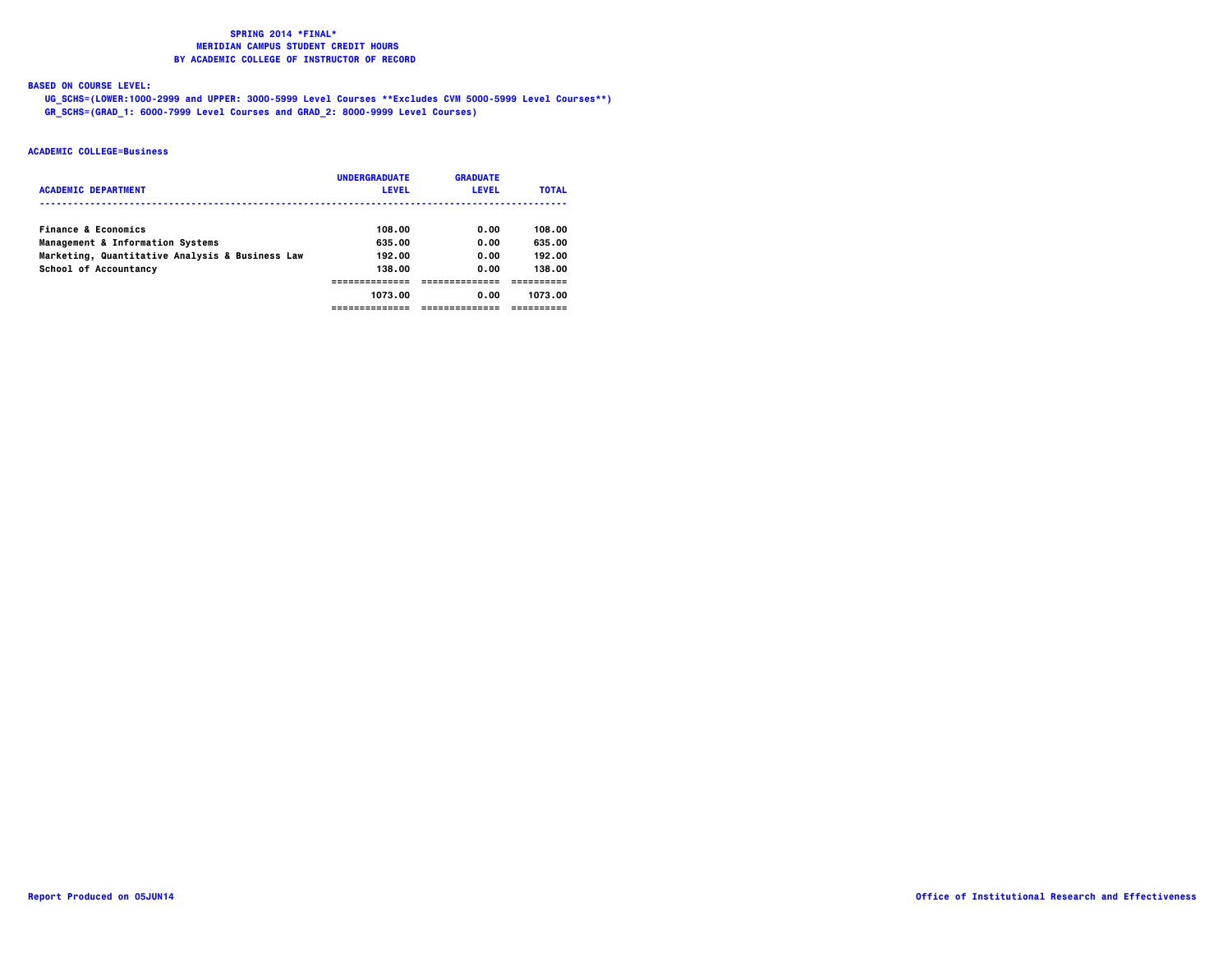**BASED ON COURSE LEVEL:**

  **UG\_SCHS=(LOWER:1000-2999 and UPPER: 3000-5999 Level Courses \*\*Excludes CVM 5000-5999 Level Courses\*\*) GR\_SCHS=(GRAD\_1: 6000-7999 Level Courses and GRAD\_2: 8000-9999 Level Courses)**

| <b>ACADEMIC DEPARTMENT</b>                  | <b>UNDERGRADUATE</b><br><b>LEVEL</b> | <b>GRADUATE</b><br><b>LEVEL</b> | <b>TOTAL</b> |
|---------------------------------------------|--------------------------------------|---------------------------------|--------------|
| Counseling & Educational Psychology         | 30.00                                | 323.60                          | 353.60       |
| Curriculum, Instruction & Special Education | 1473.00                              | 144.00                          | 1617.00      |
| Leadership and Foundations                  | 45.00                                | 155.40                          | 200.40       |
|                                             |                                      |                                 |              |
|                                             | 1548.00                              | 623.00                          | 2171.00      |
|                                             |                                      |                                 |              |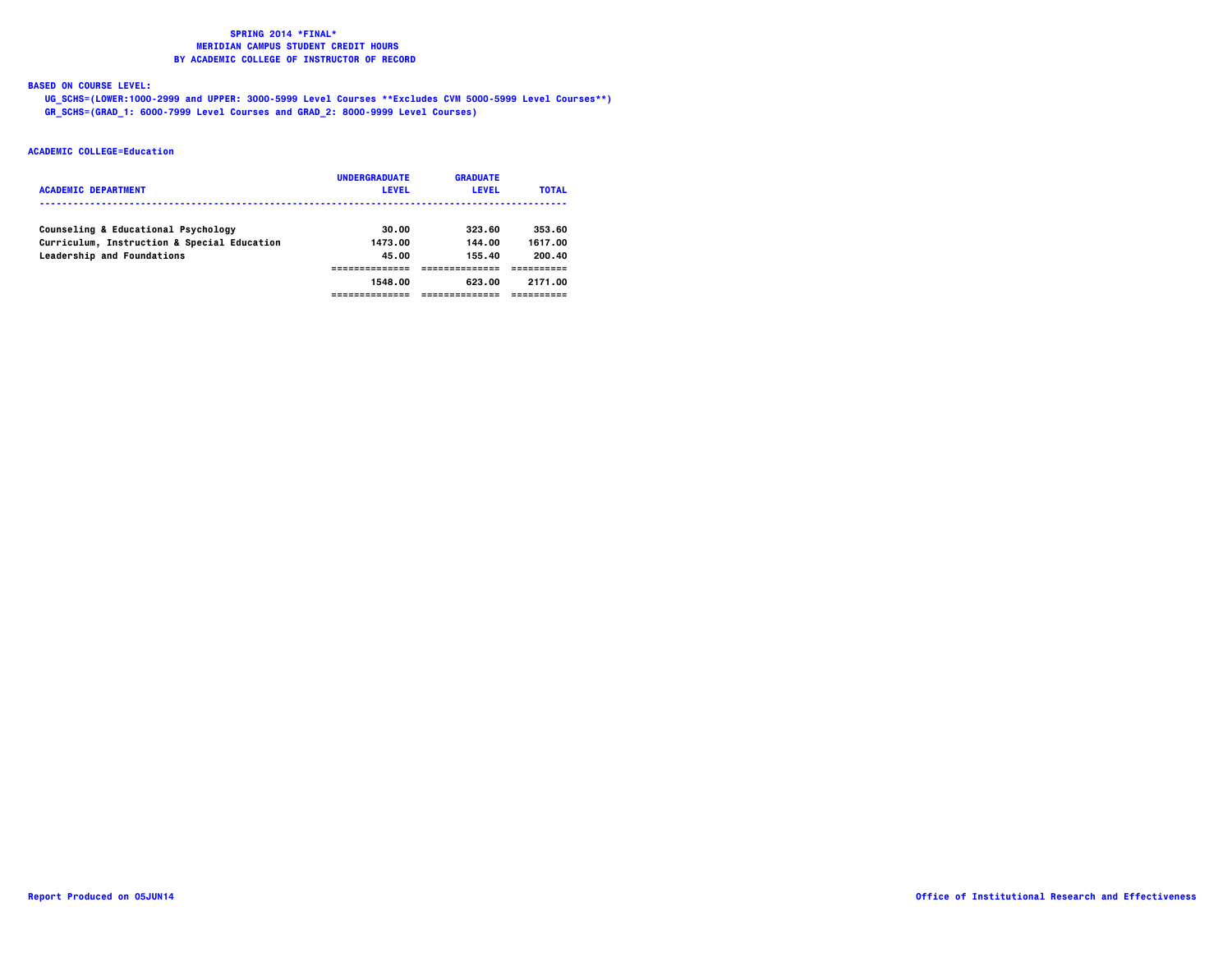| <b>ACADEMIC DEPARTMENT</b>                                              | <b>Instructor Name</b> | Rank     | <b>Tenure</b><br><b>Status</b> | <b>Course</b><br>Cip# | CRN | <b>Course #</b> |       | Crs | Sec Type Title            | Inst<br>Per | UG<br><b>SCHS</b>               | GR<br><b>SCHS</b>              | Total<br><b>SCHS</b>              |
|-------------------------------------------------------------------------|------------------------|----------|--------------------------------|-----------------------|-----|-----------------|-------|-----|---------------------------|-------------|---------------------------------|--------------------------------|-----------------------------------|
| Anthropology & Middle Eastern Cultures                                  | Turner. James          | Lecturer | Non-Ten Track                  | 450201                |     | 13403 AN 3113   | 201 C |     | <b>Societies of World</b> | 1.00        | 93.00<br>--------<br>93.00      | 0.00<br>0.00                   | 93.00<br>----------<br>93.00      |
| =============================<br>Anthropology & Middle Eastern Cultures |                        |          |                                |                       |     |                 |       |     |                           |             | ---------<br>93.00<br>--------- | ---------<br>0.00<br>--------- | ==========<br>93.00<br>========== |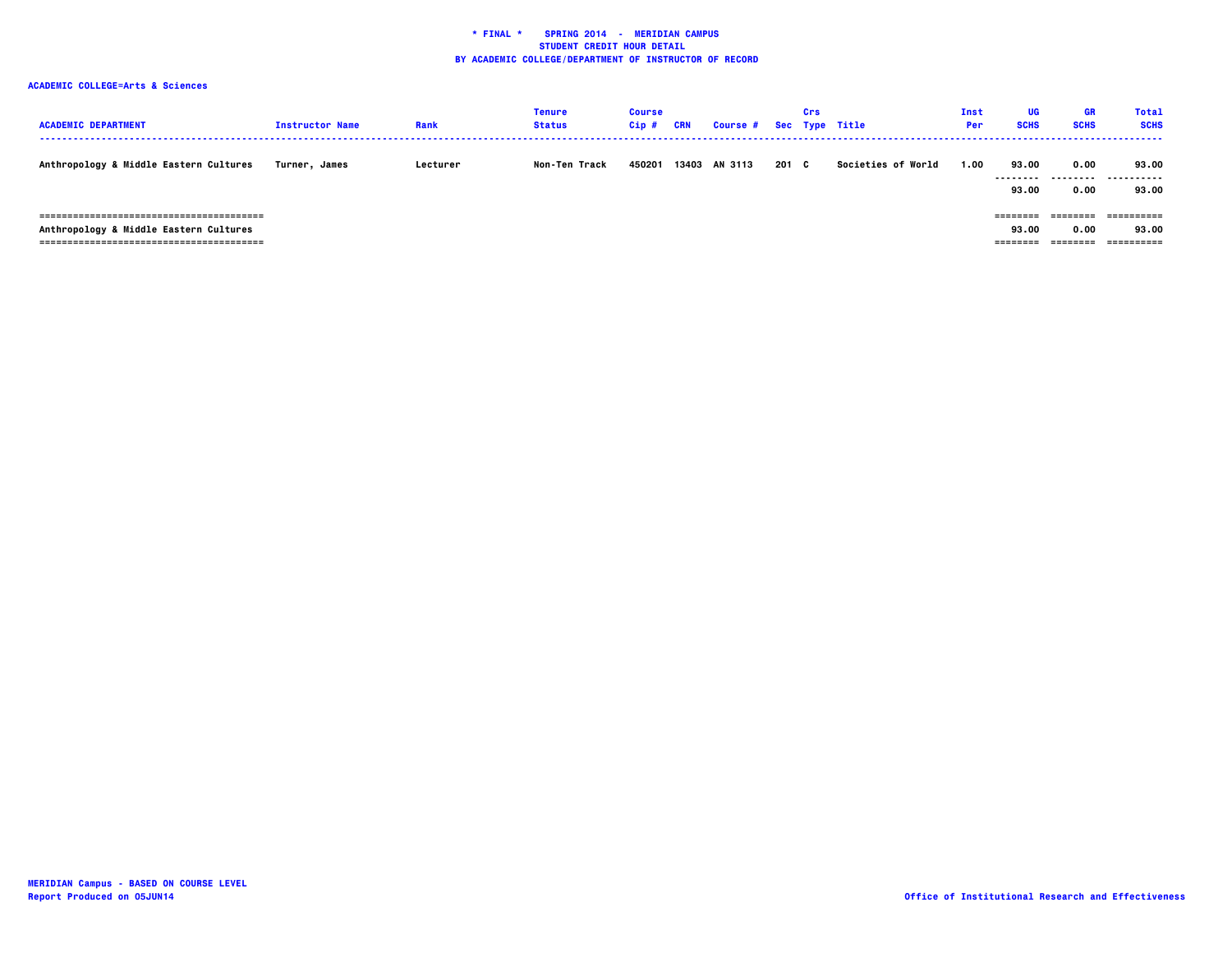| <b>ACADEMIC DEPARTMENT</b> | <b>Instructor Name</b> | Rank       | Tenure<br><b>Status</b> | <b>Course</b><br>$Cip$ #   | <b>CRN</b>                       | Course #                                                                                               |                                                              | Crs | Sec Type Title                                                                                                                                         | Inst<br>Per                  | <b>UG</b><br><b>SCHS</b>                                               | <b>GR</b><br><b>SCHS</b>                                         | <b>Total</b><br><b>SCHS</b><br>.                                     |
|----------------------------|------------------------|------------|-------------------------|----------------------------|----------------------------------|--------------------------------------------------------------------------------------------------------|--------------------------------------------------------------|-----|--------------------------------------------------------------------------------------------------------------------------------------------------------|------------------------------|------------------------------------------------------------------------|------------------------------------------------------------------|----------------------------------------------------------------------|
| <b>Biological Sciences</b> | Fogarty, Jarrod        | Instructor | Non-Ten Track           | 260701<br>269999<br>270501 | 14075<br>14076<br>16436<br>13553 | 1023<br><b>BIO</b><br>14062 BIO 4990<br><b>BIO 4990</b><br><b>BIO 7000</b><br>MA 2113<br>13594 ST 2113 | 201 B<br>201 C<br>$202 \quad C$<br>$201$ I<br>201 C<br>201 C |     | <b>Plants &amp; Humans</b><br>Special Topic in BIO 1.00<br>Special Topic in BIO 1.00<br><b>Directed Individual</b><br>Intro to Stats<br>Intro to Stats | 1.00<br>1.00<br>1.00<br>1.00 | 24.00<br>42.00<br>63.00<br>0.00<br>42.00<br>6.00<br>--------<br>177.00 | 0.00<br>0.00<br>0.00<br>3.00<br>0.00<br>0.00<br>--------<br>3.00 | 24.00<br>42.00<br>63.00<br>3.00<br>42.00<br>6.00<br>.<br>.<br>180.00 |
| <b>Biological Sciences</b> |                        |            |                         |                            |                                  |                                                                                                        |                                                              |     |                                                                                                                                                        |                              | ========<br>177.00<br>========                                         | ========<br>3.00<br>$= 222222222$                                | ==========<br>180.00<br>==========                                   |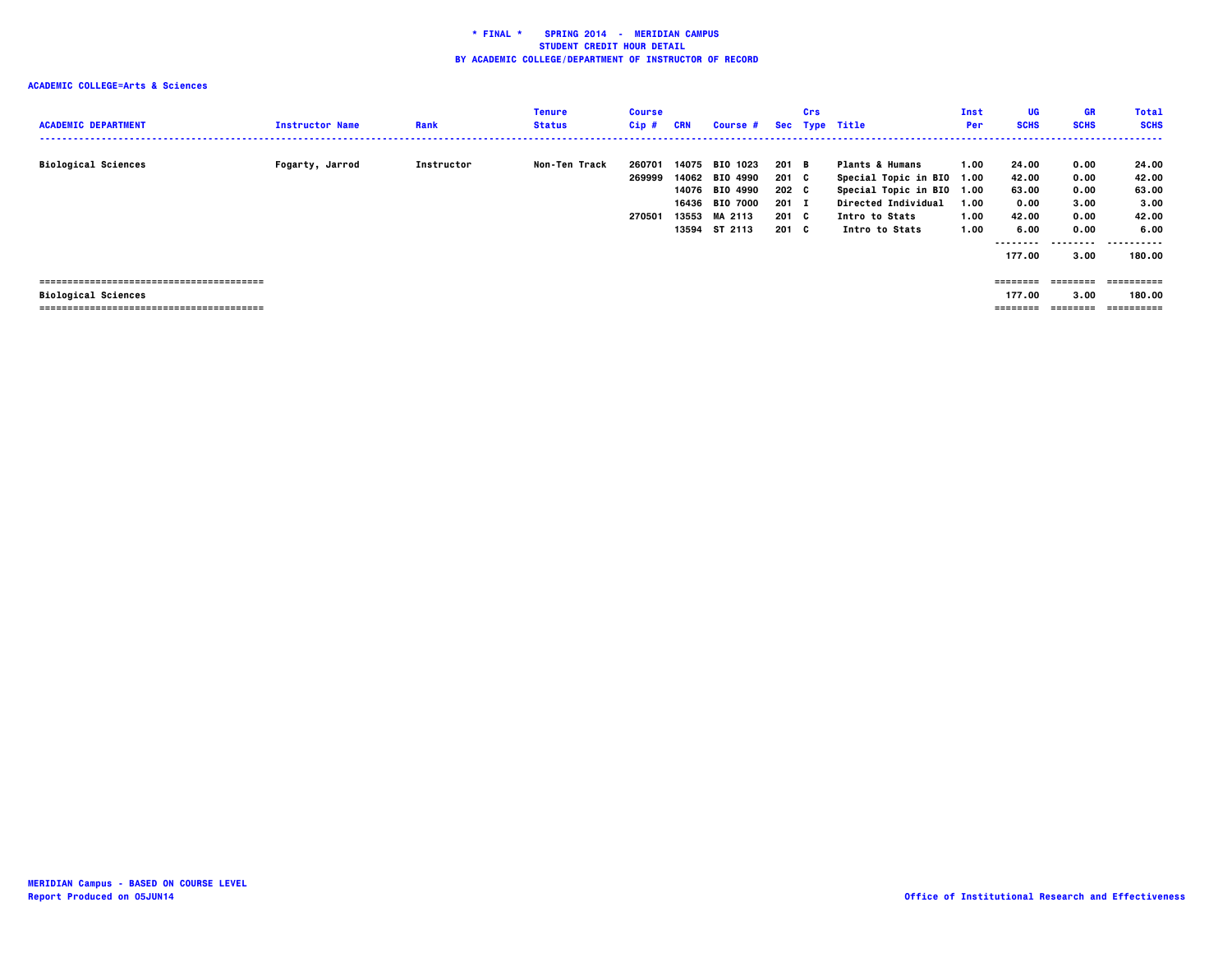| <b>ACADEMIC DEPARTMENT</b>                              | <b>Instructor Name</b> | Rank     | <b>Tenure</b><br><b>Status</b> | <b>Course</b><br>Cip# | CRN   | <b>Course #</b>                   |                | Crs | Sec Type Title                          | Inst<br>Per | UG<br><b>SCHS</b>                   | GR<br><b>SCHS</b>                | <b>Total</b><br><b>SCHS</b>        |
|---------------------------------------------------------|------------------------|----------|--------------------------------|-----------------------|-------|-----------------------------------|----------------|-----|-----------------------------------------|-------------|-------------------------------------|----------------------------------|------------------------------------|
| Classical & Modern Languages & Literatur Calderon, Beth |                        | Lecturer | Non-Ten Track                  | 160905<br>169999      | 16484 | <b>FLS 1123</b><br>14064 FLS 2990 | 201 C<br>201 C |     | Spanish II<br>Special Topic In FLS 1.00 | 1.00        | 3.00<br>39.00<br>---------<br>42.00 | 0.00<br>0.00<br>--------<br>0.00 | 3.00<br>39.00<br>.<br>. .<br>42.00 |
| Classical & Modern Languages & Literatur                |                        |          |                                |                       |       |                                   |                |     |                                         |             | ========<br>42.00<br>---------      | ========<br>0.00<br>========     | 42.00<br>==========                |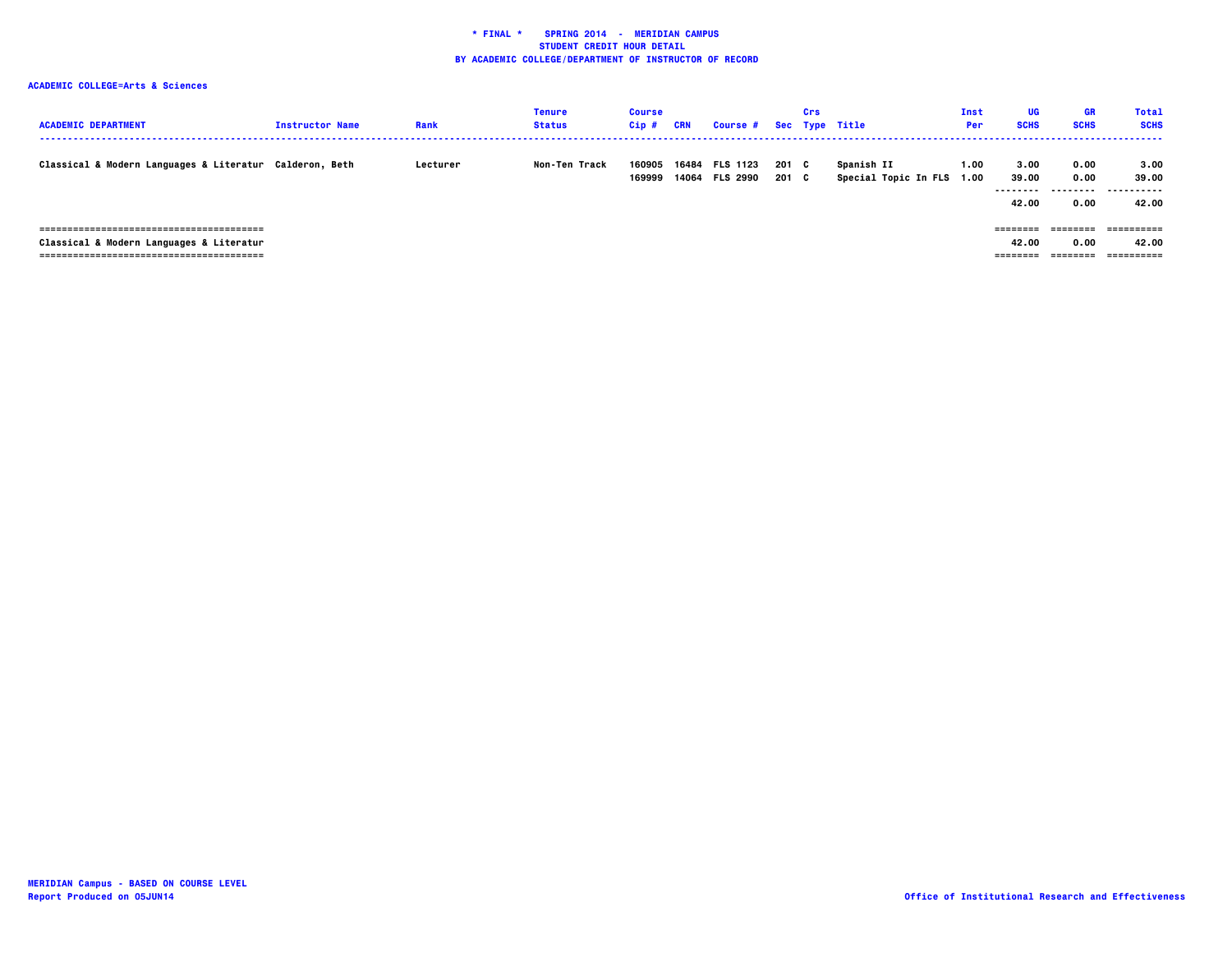| <b>ACADEMIC DEPARTMENT</b> | <b>Instructor Name</b> | Rank                        | <b>Tenure</b><br><b>Status</b> | <b>Course</b><br>Cip# | <b>CRN</b>     | Course #           | <b>Sec</b>     | Crs | <b>Type Title</b>                     | Inst<br>Per  | UG<br><b>SCHS</b> | <b>GR</b><br><b>SCHS</b> | <b>Total</b><br><b>SCHS</b>           |
|----------------------------|------------------------|-----------------------------|--------------------------------|-----------------------|----------------|--------------------|----------------|-----|---------------------------------------|--------------|-------------------|--------------------------|---------------------------------------|
|                            |                        |                             |                                |                       |                |                    |                |     |                                       |              |                   |                          |                                       |
| Communication              | Anthony, Kelli         | Instructor                  | Non-Ten Track                  | 090101                | 13423          | CO 3833            | 201 C          |     | Interviewing                          | 1.00         | 24.00             | 0.00                     | 24.00                                 |
|                            |                        |                             |                                | 090401                | 14073<br>13416 | CO 1223<br>CO 1403 | 202 C<br>201 C |     | Intro Comm Theory<br>Intro Mass Media | 1.00<br>1.00 | 15.00<br>9.00     | 0.00<br>0.00             | 15.00<br>9.00                         |
|                            |                        |                             |                                | 090501                | 13422          | CO 3813            | $201 \quad C$  |     | PR Case Problems                      | 1.00         | 6.00              | 0.00                     | 6.00                                  |
|                            |                        |                             |                                |                       |                |                    |                |     |                                       |              | . .<br>.          | .                        | $- - -$<br>.                          |
|                            |                        |                             |                                |                       |                |                    |                |     |                                       |              | 54.00             | 0.00                     | 54.00                                 |
|                            | Denton, Raymond        | Lecturer                    | Non-Ten Track                  | 090401                |                | 14052 CO 3443      | $201 \quad C$  |     | Adv News Writ-Report 1.00             |              | 48.00             | 0.00                     | 48.00                                 |
|                            |                        |                             |                                |                       |                |                    |                |     |                                       |              | --------          | $- - - -$                |                                       |
|                            |                        |                             |                                |                       |                |                    |                |     |                                       |              | 48.00             | 0.00                     | 48.00                                 |
|                            | Forde, John            | Associate Professor Tenured |                                | 090501                |                | 13421 CO 3803      | $201 \quad C$  |     | Prin Public Relation 1.00             |              | 3.00              | 0.00                     | 3.00                                  |
|                            |                        |                             |                                |                       |                |                    |                |     |                                       |              | --------<br>3.00  | .<br>0.00                | .<br>. <b>.</b><br>3.00               |
|                            | Goodman, Mark          | Professor                   | Tenured                        | 090702                |                | 13428 CO 4433      | $201 \quad C$  |     | Television Criticism 1.00             |              | 3.00<br>--------  | 0.00<br>--------         | 3.00<br>$\sim$ $\sim$ $\sim$<br>----- |
|                            |                        |                             |                                |                       |                |                    |                |     |                                       |              | 3.00              | 0.00                     | 3.00                                  |
|                            | Williams, Kevin        | Associate Professor Tenured |                                | 090401                |                | 13426 CO 4323      | 201 C          |     | <b>Mass Media-Society</b>             | 1.00         | 9.00<br>--------  | 0.00                     | 9.00                                  |
|                            |                        |                             |                                |                       |                |                    |                |     |                                       |              | 9.00              | 0.00                     | 9.00                                  |
|                            |                        |                             |                                |                       |                |                    |                |     |                                       |              | ========          | ========                 | ==========                            |
| Communication              |                        |                             |                                |                       |                |                    |                |     |                                       |              | 117.00            | 0.00                     | 117.00                                |
|                            |                        |                             |                                |                       |                |                    |                |     |                                       |              | ========          | ---------                | -----------                           |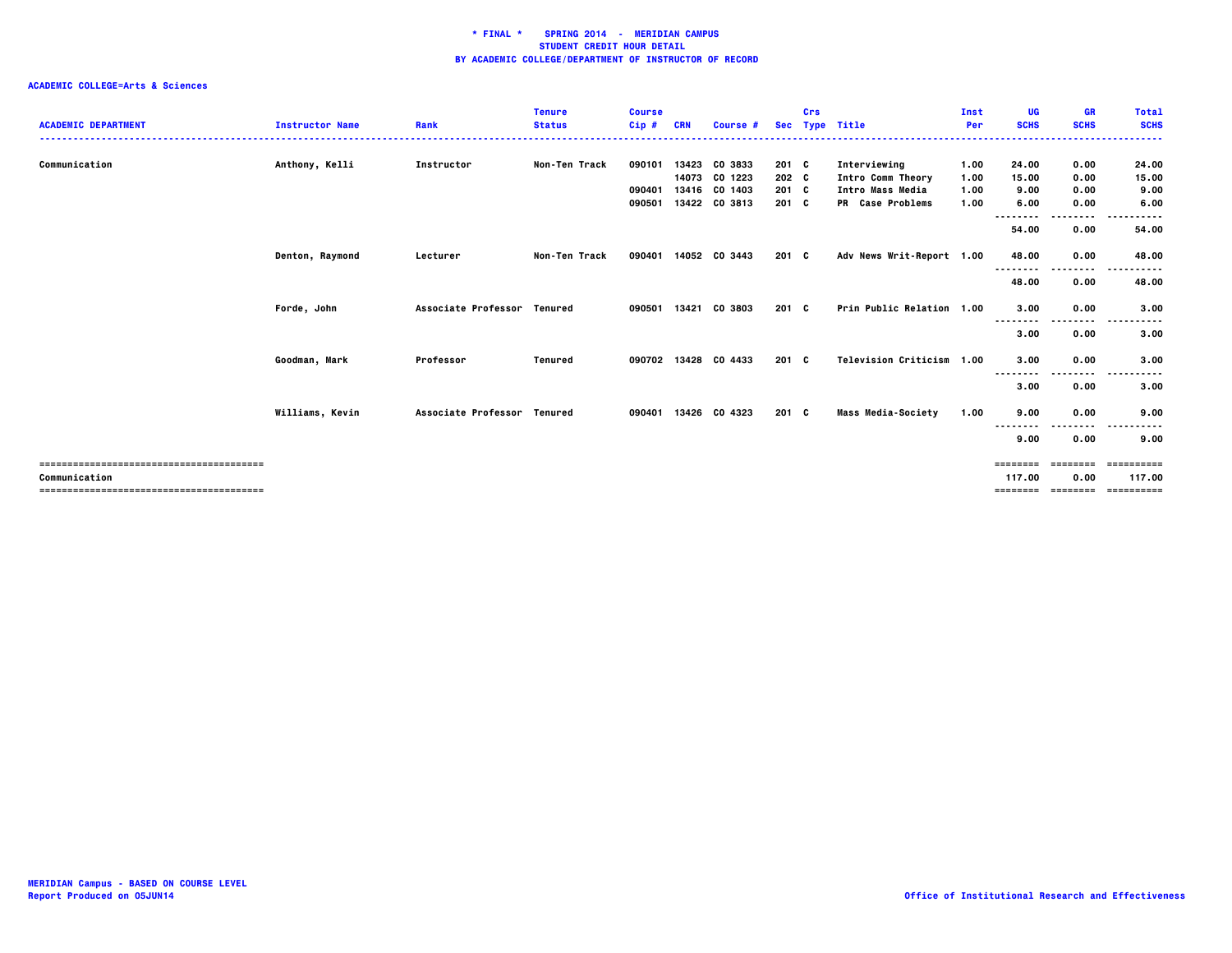|                            |                                  |                               | <b>Tenure</b>        | <b>Course</b> |            |                      |               | Crs |                           | Inst | UG          | <b>GR</b>   | <b>Total</b>     |
|----------------------------|----------------------------------|-------------------------------|----------------------|---------------|------------|----------------------|---------------|-----|---------------------------|------|-------------|-------------|------------------|
| <b>ACADEMIC DEPARTMENT</b> | <b>Instructor Name</b>           | Rank                          | <b>Status</b>        | $Cip$ #       | <b>CRN</b> | Course #             |               |     | Sec Type Title            | Per  | <b>SCHS</b> | <b>SCHS</b> | <b>SCHS</b><br>. |
|                            |                                  |                               |                      |               |            |                      |               |     |                           |      |             |             |                  |
| English                    | Harmon Threatt, Elizabe Lecturer |                               | <b>Non-Ten Track</b> |               |            | 230401 13508 EN 3313 | 201 C         |     | Writing for the Work 1.00 |      | 48.00       | 0.00        | 48.00            |
|                            |                                  |                               |                      |               |            |                      |               |     |                           |      | .<br>48.00  | 0.00        | 48.00            |
|                            |                                  |                               |                      |               |            |                      |               |     |                           |      |             |             |                  |
|                            | Herd, Wendy                      | Assistant Professor Ten Track |                      |               |            | 160102 14414 EN 6403 | $201 \quad C$ |     | Intro To Linguistics 1.00 |      | 0.00        | 3.00        | 3.00             |
|                            |                                  |                               |                      |               |            |                      |               |     |                           |      |             | .           | .                |
|                            |                                  |                               |                      |               |            |                      |               |     |                           |      | 0.00        | 3.00        | 3.00             |
|                            | Kelley, James                    | Associate Professor Tenured   |                      | 230101        | 13505      | EN 1111              | $201$ C       |     | <b>English Studies</b>    | 1.00 | 2.00        | 0.00        | 2.00             |
|                            |                                  |                               |                      | 230401        | 14045      | EN 3414              | 201 C         |     | Crit Writ/Resrch Lit 1.00 |      | 16.00       | 0.00        | 16.00            |
|                            |                                  |                               |                      | 230701        |            | 14066 EN 6343        | $201$ C       |     | African American Lit 1.00 |      | 0.00        | 9.00        | 9.00             |
|                            |                                  |                               |                      | 239999        |            | 13513 EN 4353        | $201$ C       |     | Critical Theory Sinc 1.00 |      | 18.00       | 0.00        | 18.00            |
|                            |                                  |                               |                      |               | 13520      | EN 6353              | 201 C         |     | Critical Theory Sinc 1.00 |      | 0.00        | 3.00        | 3.00             |
|                            |                                  |                               |                      |               |            | 14065 EN 4343        | $201$ C       |     | African American Lit 1.00 |      | 33.00       | 0.00        | 33.00            |
|                            |                                  |                               |                      |               |            |                      |               |     |                           |      | .           | .           |                  |
|                            |                                  |                               |                      |               |            |                      |               |     |                           |      | 69.00       | 12.00       | 81.00            |
|                            | Slimp, Cynthia                   | Lecturer                      | Non-Ten Track        | 230301        | 13506      | EN 2203              | $201 \quad C$ |     | Intro To Literature       | 1.00 | 33.00       | 0.00        | 33.00            |
|                            |                                  |                               |                      |               | 14074      | EN 2283              | 201 C         |     | World Literature Aft 1.00 |      | 54.00       | 0.00        | 54.00            |
|                            |                                  |                               |                      | 230401        |            | 16287 EN 3313        | 202 C         |     | Writing for the Work 1.00 |      | 39.00       | 0.00        | 39.00            |
|                            |                                  |                               |                      |               |            |                      |               |     |                           |      | .           |             |                  |
|                            |                                  |                               |                      |               |            |                      |               |     |                           |      | 126.00      | 0.00        | 126.00           |
|                            | Slimp, Stephen                   | Lecturer                      | Non-Ten Track        | 230801        | 14054      | EN 4503              | $201$ C       |     | Shakespeare               | 1.00 | 27.00       | 0.00        | 27.00            |
|                            |                                  |                               |                      |               | 14055      | EN 6503              | $201$ C       |     | Shakespeare               | 1.00 | 0.00        | 3.00        | 3.00             |
|                            |                                  |                               |                      |               |            |                      |               |     |                           |      | --------    |             |                  |
|                            |                                  |                               |                      |               |            |                      |               |     |                           |      | 27.00       | 3.00        | 30.00            |
|                            |                                  |                               |                      |               |            |                      |               |     |                           |      | ========    | ========    | ==========       |
| English                    |                                  |                               |                      |               |            |                      |               |     |                           |      | 270.00      | 18.00       | 288,00           |
|                            |                                  |                               |                      |               |            |                      |               |     |                           |      | ========    | ========    | -----------      |
|                            |                                  |                               |                      |               |            |                      |               |     |                           |      |             |             |                  |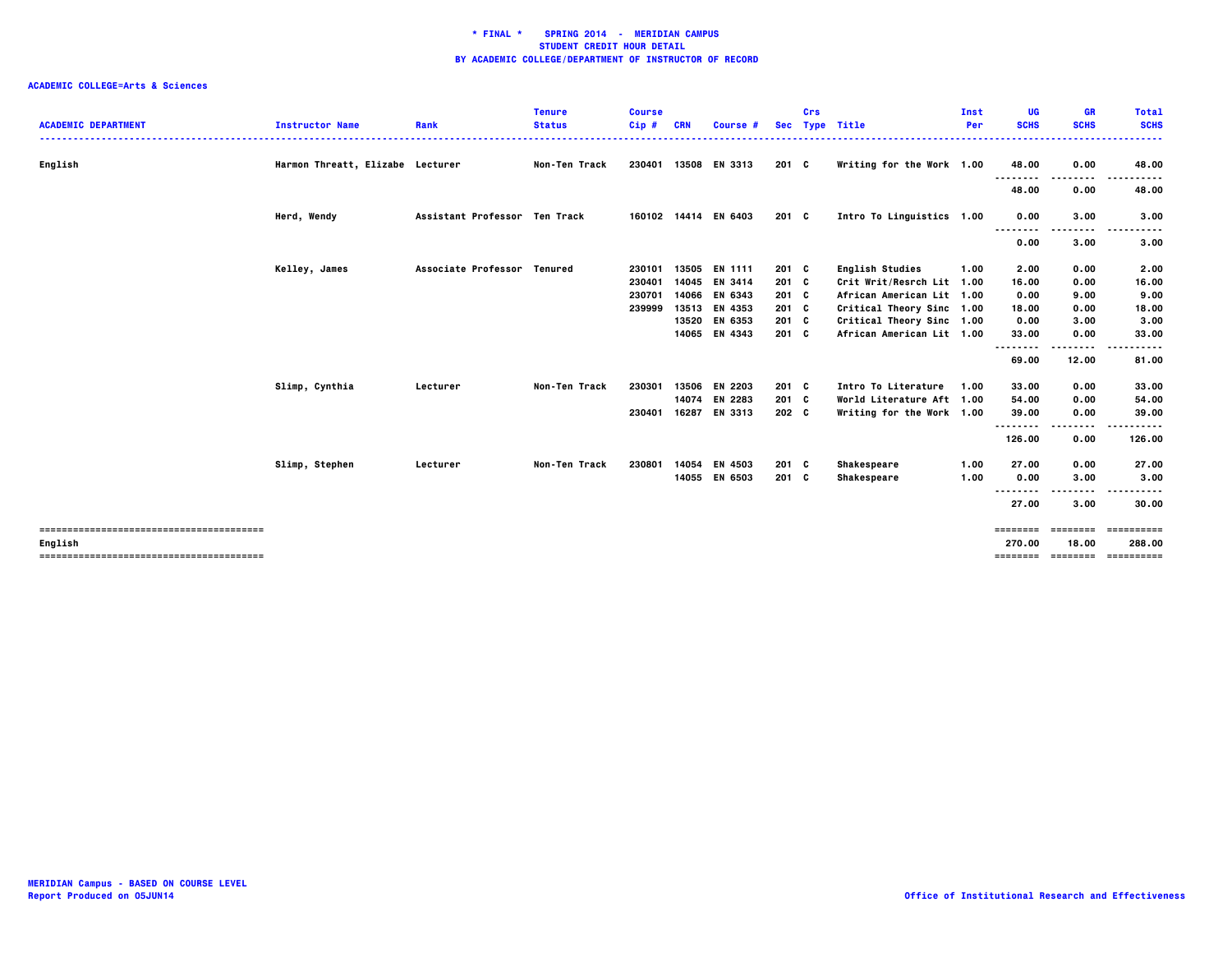### **ACADEMIC COLLEGE=Arts & Sciences**

| <b>Instructor Name</b> | Rank     | <b>Tenure</b><br><b>Status</b> | <b>Course</b><br>Cip# | <b>CRN</b> | <b>Course #</b>            |                                           | Crs |                                                   | Inst<br>Per    | <b>UG</b><br><b>SCHS</b> | GR<br><b>SCHS</b>    | <b>Total</b><br><b>SCHS</b>      |
|------------------------|----------|--------------------------------|-----------------------|------------|----------------------------|-------------------------------------------|-----|---------------------------------------------------|----------------|--------------------------|----------------------|----------------------------------|
| Elliott, Jack          | Lecturer | Non-Ten Track                  | 380201<br>450701      |            | <b>REL 3213</b><br>GR 1114 |                                           |     | World Religions I<br><b>Physical Geography</b>    | 1.00<br>1.00   | 18.00<br>28.00           | 0.00<br>0.00         | 18.00<br>28.00<br>------<br>---- |
|                        |          |                                |                       |            |                            |                                           |     |                                                   |                | 46.00                    | 0.00                 | 46.00                            |
| Threatt, Patrick       | Lecturer | Non-Ten Track                  | 450701                |            | GR 4123                    |                                           |     | Urban Geog                                        | 1.00           | 15.00                    | 0.00<br>---------    | 15.00<br>----------              |
|                        |          |                                |                       |            |                            |                                           |     |                                                   |                | 15.00                    | 0.00                 | 15.00                            |
| Weeks, Brittany        | Lecturer | Non-Ten Track                  | 400601                |            | GG 1111<br>GG 1113         |                                           |     | Earth Science I Lab<br>Survey Earth Sci I         | 1.00<br>1.00   | 22.00<br>102.00          | 0.00<br>0.00         | 22.00<br>102.00                  |
|                        |          |                                |                       |            |                            |                                           |     |                                                   |                | 124.00                   | --------<br>0.00     | .<br>. .<br>124.00               |
|                        |          |                                |                       |            |                            |                                           |     |                                                   |                | ========                 | ---------            | ==========                       |
|                        |          |                                |                       |            |                            |                                           |     |                                                   |                | 185.00                   | 0.00                 | 185.00<br>-----------            |
|                        |          |                                |                       |            |                            | 13588<br>14077<br>14063<br>14330<br>14331 |     | 201 C<br>201 B<br>201 C<br>$201 \quad L$<br>201 C | Sec Type Title |                          | --------<br>======== | ---------<br>---------           |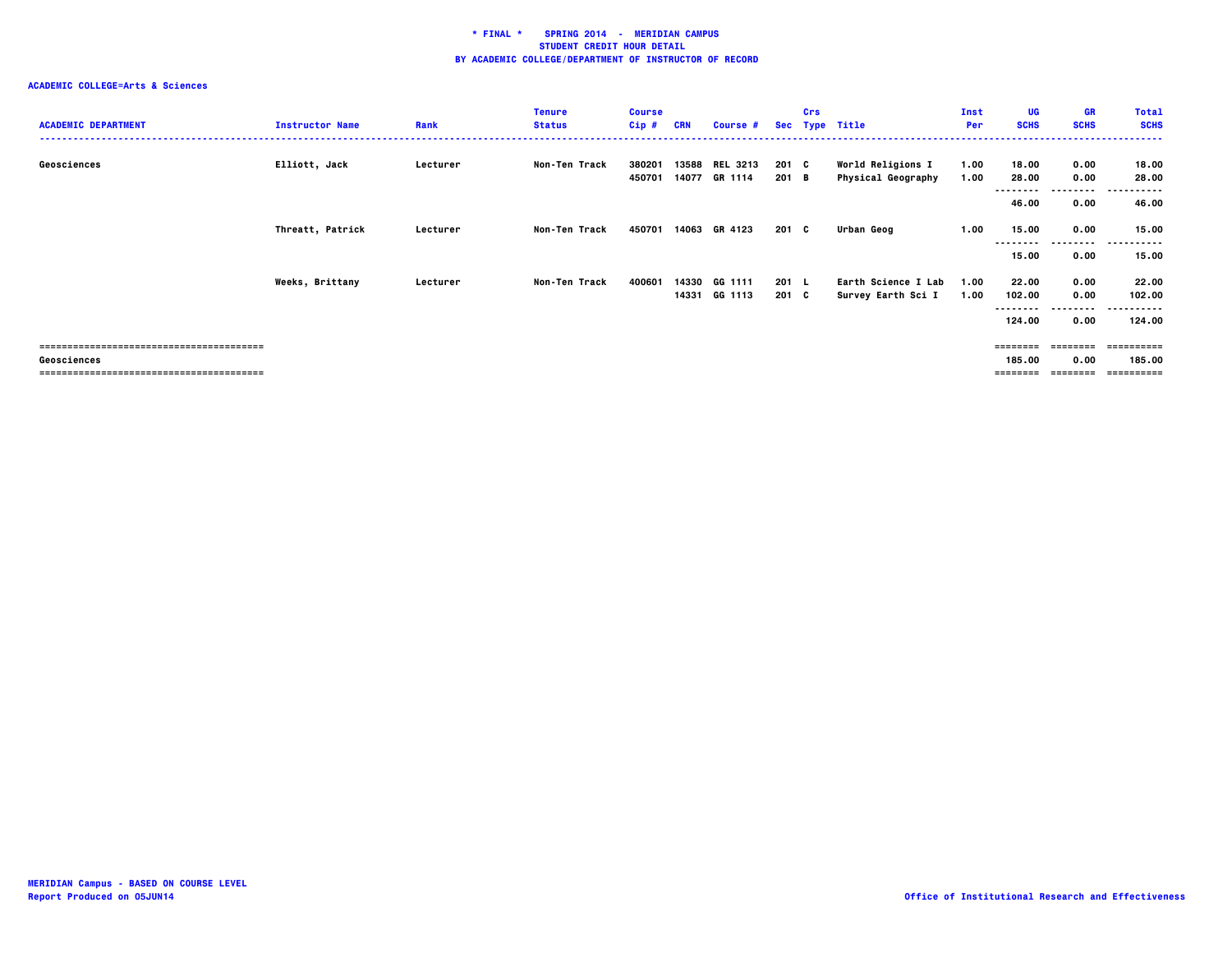| <b>ACADEMIC DEPARTMENT</b> | <b>Instructor Name</b> | Rank                          | <b>Tenure</b><br><b>Status</b> | <b>Course</b><br>$Cip$ # | <b>CRN</b> | Course #             |               | Crs | Sec Type Title            | Inst<br>Per | UG<br><b>SCHS</b> | <b>GR</b><br><b>SCHS</b>   | <b>Total</b><br><b>SCHS</b> |
|----------------------------|------------------------|-------------------------------|--------------------------------|--------------------------|------------|----------------------|---------------|-----|---------------------------|-------------|-------------------|----------------------------|-----------------------------|
| History                    | Bates, Toby            | Assistant Professor Ten Track |                                | 050107                   |            | 14032 HI 4853        | 201 C         |     | <b>Modern Mexico</b>      | 1.00        | 27.00             | 0.00                       | 27.00                       |
|                            |                        |                               |                                | 450801                   | 14057      | HI 3763              | 201 C         |     | Hitler And Nazi Ger       | 1.00        | 57.00             | 0.00                       | 57.00                       |
|                            |                        |                               |                                |                          |            | 540102 14068 HI 4243 | $201 \quad C$ |     | Amer Life & Thought       | 1.00        | 57.00             | 0.00                       | 57.00                       |
|                            |                        |                               |                                |                          |            |                      |               |     |                           |             | ---------         | --------                   | .                           |
|                            |                        |                               |                                |                          |            |                      |               |     |                           |             | 141.00            | 0.00                       | 141.00                      |
|                            | Harmon, David          | Lecturer                      | <b>Non-Ten Track</b>           | 050207                   | 13544      | HI 4273              | 201 C         |     | Women In Am History       | 1.00        | 39.00             | 0.00                       | 39.00                       |
|                            |                        |                               |                                | 450801                   | 13549      | HI 6273              | 201 C         |     | Women In Am History       | 1.00        | 0.00              | 15.00                      | 15.00                       |
|                            |                        |                               |                                |                          | 13550      | HI 6303              | $201 \quad C$ |     | The Old South             | 1.00        | 0.00              | 3.00                       | 3.00                        |
|                            |                        |                               |                                | 450802                   | 13548      | HI 6193              | 201 C         |     | US Environmental His 1.00 |             | 0.00              | 9.00                       | 9.00                        |
|                            |                        |                               |                                | 540102                   | 13543      | HI 4193              | $201 \quad C$ |     | US Environmental His 1.00 |             | 3.00              | 0.00                       | 3.00                        |
|                            |                        |                               |                                |                          |            | 13545 HI 4303        | 201 C         |     | The Old South             | 1.00        | 15.00             | 0.00                       | 15.00                       |
|                            |                        |                               |                                |                          |            |                      |               |     |                           |             | --------<br>57.00 | -----<br>27.00             | -----<br>84.00              |
|                            | Mitchell, Dennis       | Professor                     | <b>Tenured</b>                 | 450801                   |            | 14046 HI 3893        | 201 C         |     | 20th Century World H 1.00 |             | 21.00<br>-------- | 0.00<br>--------           | 21.00<br>-----<br>---       |
|                            |                        |                               |                                |                          |            |                      |               |     |                           |             | 21.00             | 0.00                       | 21.00                       |
|                            | Ridner, Judith         | Associate Professor Tenured   |                                | 450801                   |            | 13540 HI 3903        | 201 C         |     | Hist & Hist Meth          | 1.00        | 12.00<br>-------- | 0.00<br>.                  | 12.00<br>                   |
|                            |                        |                               |                                |                          |            |                      |               |     |                           |             | 12.00             | 0.00                       | 12.00                       |
|                            |                        |                               |                                |                          |            |                      |               |     |                           |             | ========          | ========                   | ==========                  |
| History                    |                        |                               |                                |                          |            |                      |               |     |                           |             | 231.00            | 27.00<br>======== ======== | 258.00<br>==========        |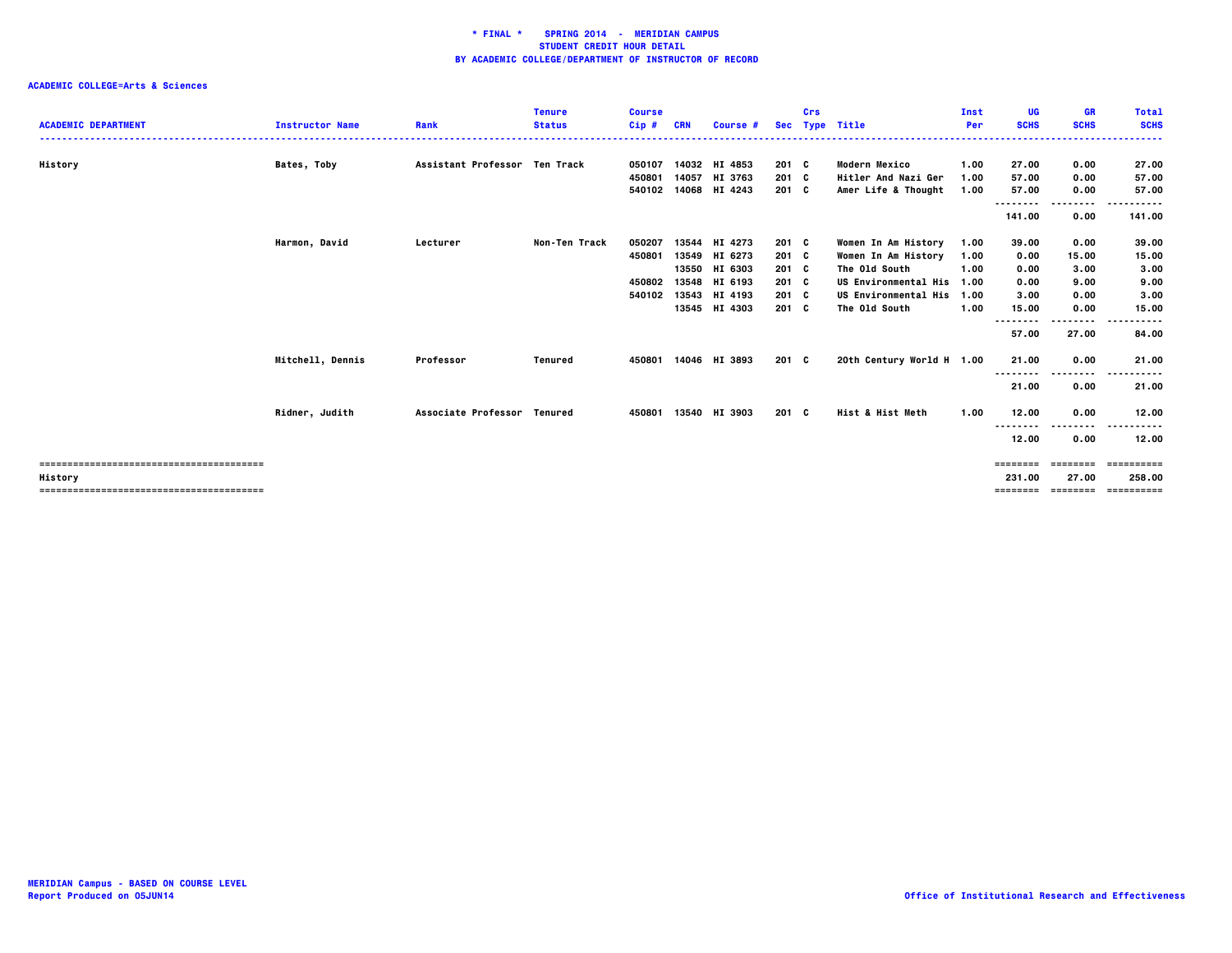| <b>ACADEMIC DEPARTMENT</b>          | <b>Instructor Name</b> | Rank                          | <b>Tenure</b><br><b>Status</b> | <b>Course</b><br>Cip# | CRN   | Course # Sec Type Title          |                | Crs |                                              | Inst<br>Per  | UG<br><b>SCHS</b>          | <b>GR</b><br><b>SCHS</b> | <b>Total</b><br><b>SCHS</b> |
|-------------------------------------|------------------------|-------------------------------|--------------------------------|-----------------------|-------|----------------------------------|----------------|-----|----------------------------------------------|--------------|----------------------------|--------------------------|-----------------------------|
| <b>Mathematics &amp; Statistics</b> | Ge, Lin                | Assistant Professor Ten Track |                                | 270101<br>270501      | 14059 | MA 1613<br>13554 MA 2113         | 201 C<br>202 C |     | Cal Bus & Life Sc I<br>Intro to Stats        | 1.00<br>1.00 | 24.00<br>36.00             | 0.00<br>0.00             | 24.00<br>36.00              |
|                                     |                        |                               |                                | 521302                | 13409 | 13595 ST 2113<br><b>BQA 3123</b> | 202 C<br>201 C |     | Intro to Stats<br><b>Bus Stat Methods II</b> | 1.00<br>1.00 | 24.00<br>63.00<br>-------- | 0.00<br>0.00<br>-------- | 24.00<br>63.00<br>          |
|                                     |                        |                               |                                |                       |       |                                  |                |     |                                              |              | 147.00                     | 0.00                     | 147.00                      |
|                                     |                        |                               |                                |                       |       |                                  |                |     |                                              |              | ========                   | ---------                | ==========                  |
| <b>Mathematics &amp; Statistics</b> |                        |                               |                                |                       |       |                                  |                |     |                                              |              | 147.00                     | 0.00                     | 147.00                      |
|                                     |                        |                               |                                |                       |       |                                  |                |     |                                              |              | ========                   | ========                 | ==========                  |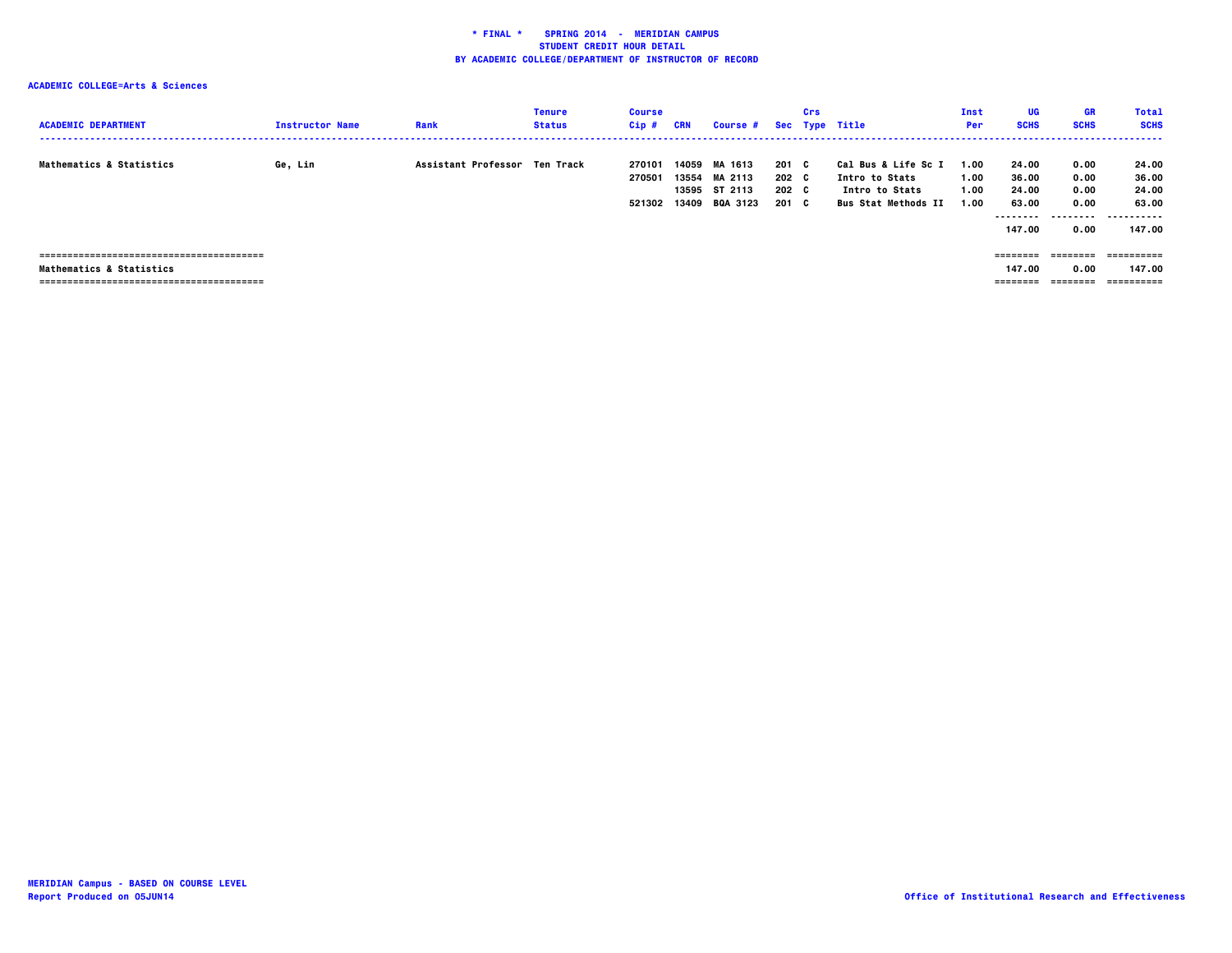| <b>ACADEMIC DEPARTMENT</b>       | <b>Instructor Name</b> | Rank       | Tenure<br><b>Status</b> | <b>Course</b><br>Cip# | CRN   | Course # Sec Type Title                             |                         | Crs |                                                                 | Inst<br><b>Per</b>   | UG<br><b>SCHS</b>                             | GR<br><b>SCHS</b>                 | <b>Total</b><br><b>SCHS</b>                      |
|----------------------------------|------------------------|------------|-------------------------|-----------------------|-------|-----------------------------------------------------|-------------------------|-----|-----------------------------------------------------------------|----------------------|-----------------------------------------------|-----------------------------------|--------------------------------------------------|
| <b>Philosophy &amp; Religion</b> | Johnson, Gregory       | Instructor | Non-Ten Track           | 380101                | 13568 | <b>PHI 3013</b><br>14034 PHI 1113<br>14072 PHI 1103 | 201 C<br>201 C<br>202 C |     | <b>Business Ethics</b><br>Intro To Logic<br>Intro To Philosophy | 1.00<br>1.00<br>1.00 | 54.00<br>15.00<br>51.00<br>--------<br>120.00 | 0.00<br>0.00<br>0.00<br>.<br>0.00 | 54.00<br>15.00<br>51.00<br>-----------<br>120.00 |
| <b>Philosophy &amp; Religion</b> |                        |            |                         |                       |       |                                                     |                         |     |                                                                 |                      | ========<br>120.00<br>========                | ========<br>0.00<br>========      | 120.00<br>-----------                            |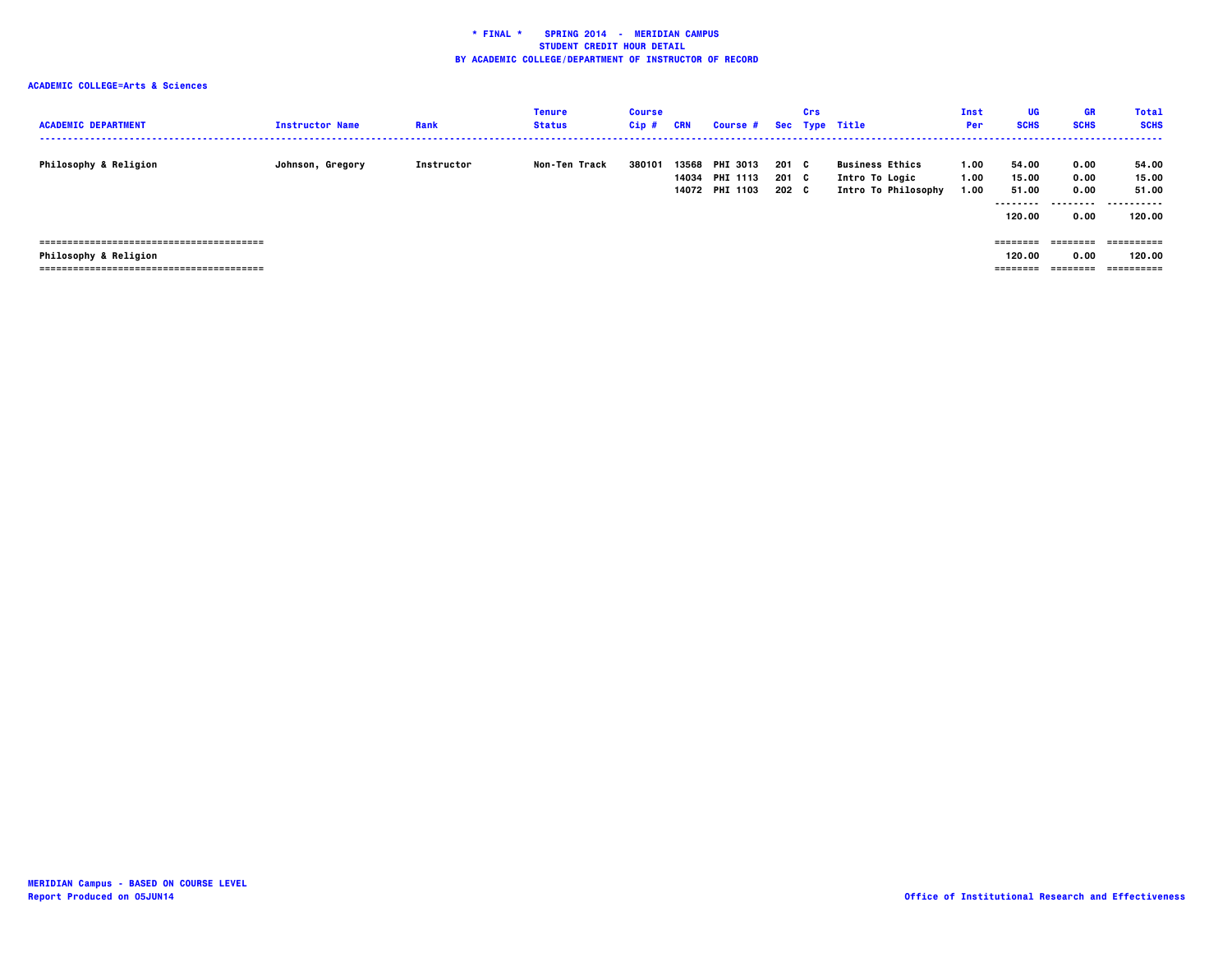| <b>ACADEMIC DEPARTMENT</b>                             | <b>Instructor Name</b> | Rank       | <b>Tenure</b><br><b>Status</b> | <b>Course</b><br>$Cip$ # | <b>CRN</b> | <b>Course #</b> |       | Crs | Sec Type Title            | Inst<br>Per | UG<br><b>SCHS</b>             | <b>GR</b><br><b>SCHS</b>      | <b>Total</b><br><b>SCHS</b>        |
|--------------------------------------------------------|------------------------|------------|--------------------------------|--------------------------|------------|-----------------|-------|-----|---------------------------|-------------|-------------------------------|-------------------------------|------------------------------------|
| Political Science & Public Administratio Baker, Leslie |                        | Instructor | <b>Non-Ten Track</b>           | 451001                   |            | 14070 PS 4333   | 201 C |     | Theories Intern Rel       | 1.00        | 18.00<br>--------<br>18.00    | 0.00<br>.<br>0.00             | 18.00<br>.<br>18.00                |
|                                                        | Mosley, Joseph         | Lecturer   | Non-Ten Track                  | 451001                   |            | 14056 PS 4193   | 201 C |     | <b>Ms Judicial System</b> | 1.00        | 33.00<br>--------<br>33.00    | 0.00<br>0.00                  | 33.00<br><br>33.00                 |
| Political Science & Public Administratio               |                        |            |                                |                          |            |                 |       |     |                           |             | ========<br>51.00<br>======== | ========<br>0.00<br>--------- | -----------<br>51.00<br>========== |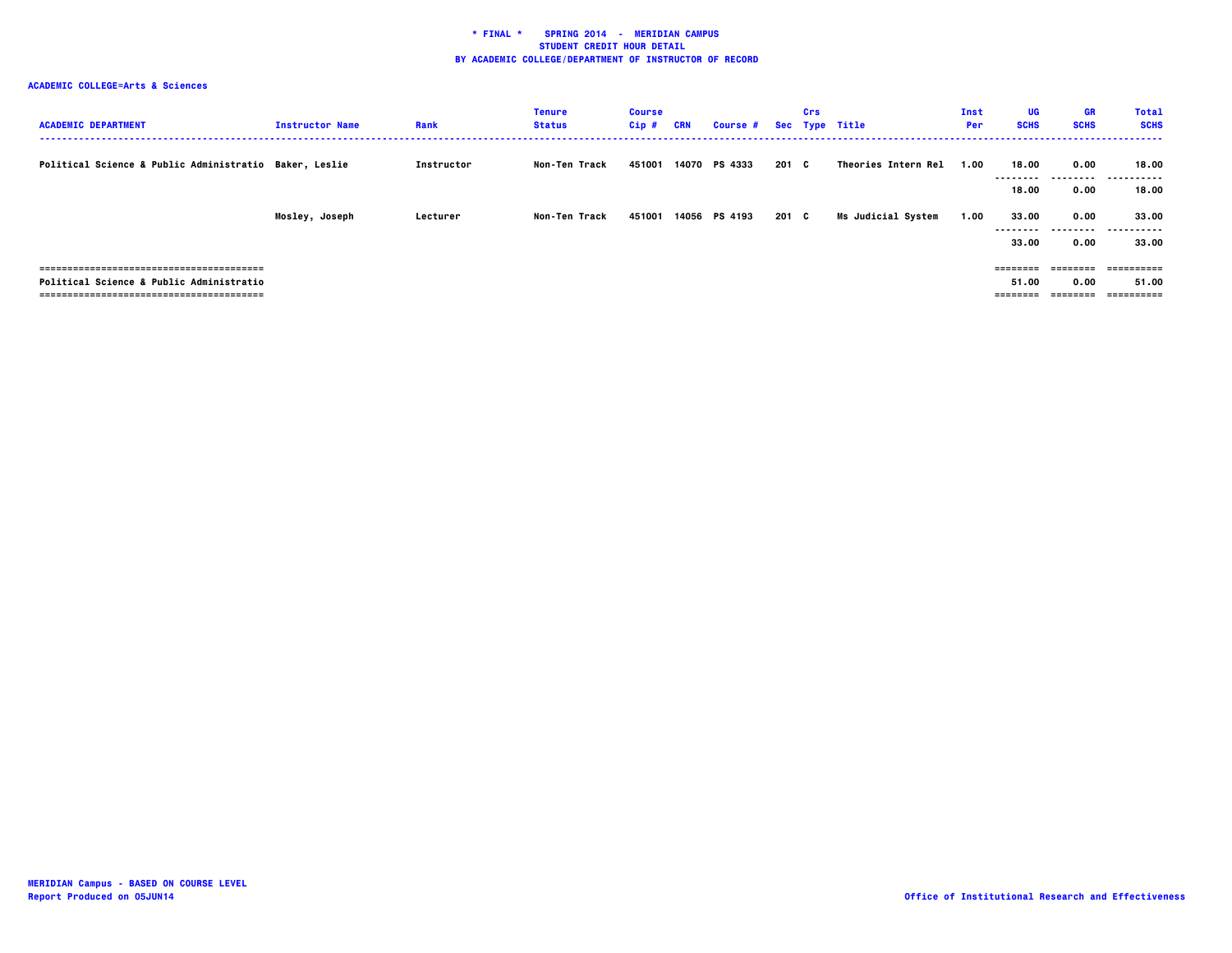| .<br>Gier, Vicki<br>Associate Professor Tenured<br>13570<br><b>PSY 3073</b><br>Psychology<br>420101<br>$201 \quad C$<br>Psy Interper Relat<br>54.00<br>0.00<br>54.00<br>1.00<br>PSY 3213<br>$201 \quad C$<br>75.00<br>13571<br>Psych Of Ab Behavior<br>75.00<br>0.00<br>1.00<br><b>PSY 4203</b><br>201 C<br>Theories Of Pers<br>1.00<br>24.00<br>13574<br>24.00<br>0.00<br>--------<br>----<br>153.00<br>153.00<br>0.00<br>Marlow, Alisha<br>Non-Ten Track<br>14124 PSY 8383<br><b>Behavior Therapy</b><br>1.00<br>0.00<br>15.00<br>420101<br>201 C<br>15.00<br>Lecturer<br><br>.<br>0.00<br>15.00<br>15.00<br>13991<br>COE 8813<br>Shumate, James<br>Non-Ten Track<br>301101<br>$201 \quad C$<br>Couns Elderly Client 1.00<br>30.00<br>30.00<br>Lecturer<br>0.00<br>3.00<br>15260<br><b>PSY 4423</b><br>201 C<br>0.00<br>420101<br>Sensation/Perception 1.00<br>3.00<br>420301<br>14042 PSY 3713<br>$201 \quad C$<br>Cognitive Psychology 1.00<br>66.00<br>66.00<br>0.00<br>.<br>--------<br>-----<br>69.00<br>30.00<br>99.00<br>Assistant Professor Ten Track<br>13569<br>PSY 1021<br>$201 \quad C$<br>Wilson, Rodney<br>420101<br>Career in Psychology<br>14.00<br>0.00<br>14.00<br>1.00<br><b>PSY 3314</b><br>13572<br>201 B<br>0.00<br>96.00<br><b>Experimental Psych</b><br>1.00<br>96.00<br><b>PSY 3623</b><br>Social Psychology<br>42.00<br>13573<br>201 C<br>0.00<br>1.00<br>42.00<br>13575<br><b>PSY 4403</b><br>$201 \quad C$<br>90.00<br>Biological Psycholog 1.00<br>0.00<br>90.00<br>6.00<br>13577<br>PSY 6403<br>201 C<br>Biological Psycholog 1.00<br>0.00<br>6.00<br><b>PSY 4903</b><br>201 S<br>Seminar-Psychology<br>1.00<br>0.00<br>3.00<br>14763<br>3.00<br>----<br>--------<br>245.00<br>6.00<br>251.00<br>==========<br>========<br>========<br>Psychology<br>467.00<br>51.00<br>518.00<br>----------- | <b>ACADEMIC DEPARTMENT</b> | <b>Instructor Name</b> | Rank | <b>Tenure</b><br><b>Status</b> | <b>Course</b><br>$Cip$ # | <b>CRN</b> | Course # | Crs | Sec Type Title | Inst<br>Per | UG<br><b>SCHS</b> | <b>GR</b><br><b>SCHS</b> | <b>Total</b><br><b>SCHS</b> |
|-------------------------------------------------------------------------------------------------------------------------------------------------------------------------------------------------------------------------------------------------------------------------------------------------------------------------------------------------------------------------------------------------------------------------------------------------------------------------------------------------------------------------------------------------------------------------------------------------------------------------------------------------------------------------------------------------------------------------------------------------------------------------------------------------------------------------------------------------------------------------------------------------------------------------------------------------------------------------------------------------------------------------------------------------------------------------------------------------------------------------------------------------------------------------------------------------------------------------------------------------------------------------------------------------------------------------------------------------------------------------------------------------------------------------------------------------------------------------------------------------------------------------------------------------------------------------------------------------------------------------------------------------------------------------------------------------------------------------------------------------------------------------------------------------------------------------------|----------------------------|------------------------|------|--------------------------------|--------------------------|------------|----------|-----|----------------|-------------|-------------------|--------------------------|-----------------------------|
|                                                                                                                                                                                                                                                                                                                                                                                                                                                                                                                                                                                                                                                                                                                                                                                                                                                                                                                                                                                                                                                                                                                                                                                                                                                                                                                                                                                                                                                                                                                                                                                                                                                                                                                                                                                                                               |                            |                        |      |                                |                          |            |          |     |                |             |                   |                          |                             |
|                                                                                                                                                                                                                                                                                                                                                                                                                                                                                                                                                                                                                                                                                                                                                                                                                                                                                                                                                                                                                                                                                                                                                                                                                                                                                                                                                                                                                                                                                                                                                                                                                                                                                                                                                                                                                               |                            |                        |      |                                |                          |            |          |     |                |             |                   |                          |                             |
|                                                                                                                                                                                                                                                                                                                                                                                                                                                                                                                                                                                                                                                                                                                                                                                                                                                                                                                                                                                                                                                                                                                                                                                                                                                                                                                                                                                                                                                                                                                                                                                                                                                                                                                                                                                                                               |                            |                        |      |                                |                          |            |          |     |                |             |                   |                          |                             |
|                                                                                                                                                                                                                                                                                                                                                                                                                                                                                                                                                                                                                                                                                                                                                                                                                                                                                                                                                                                                                                                                                                                                                                                                                                                                                                                                                                                                                                                                                                                                                                                                                                                                                                                                                                                                                               |                            |                        |      |                                |                          |            |          |     |                |             |                   |                          |                             |
|                                                                                                                                                                                                                                                                                                                                                                                                                                                                                                                                                                                                                                                                                                                                                                                                                                                                                                                                                                                                                                                                                                                                                                                                                                                                                                                                                                                                                                                                                                                                                                                                                                                                                                                                                                                                                               |                            |                        |      |                                |                          |            |          |     |                |             |                   |                          |                             |
|                                                                                                                                                                                                                                                                                                                                                                                                                                                                                                                                                                                                                                                                                                                                                                                                                                                                                                                                                                                                                                                                                                                                                                                                                                                                                                                                                                                                                                                                                                                                                                                                                                                                                                                                                                                                                               |                            |                        |      |                                |                          |            |          |     |                |             |                   |                          |                             |
|                                                                                                                                                                                                                                                                                                                                                                                                                                                                                                                                                                                                                                                                                                                                                                                                                                                                                                                                                                                                                                                                                                                                                                                                                                                                                                                                                                                                                                                                                                                                                                                                                                                                                                                                                                                                                               |                            |                        |      |                                |                          |            |          |     |                |             |                   |                          |                             |
|                                                                                                                                                                                                                                                                                                                                                                                                                                                                                                                                                                                                                                                                                                                                                                                                                                                                                                                                                                                                                                                                                                                                                                                                                                                                                                                                                                                                                                                                                                                                                                                                                                                                                                                                                                                                                               |                            |                        |      |                                |                          |            |          |     |                |             |                   |                          |                             |
|                                                                                                                                                                                                                                                                                                                                                                                                                                                                                                                                                                                                                                                                                                                                                                                                                                                                                                                                                                                                                                                                                                                                                                                                                                                                                                                                                                                                                                                                                                                                                                                                                                                                                                                                                                                                                               |                            |                        |      |                                |                          |            |          |     |                |             |                   |                          |                             |
|                                                                                                                                                                                                                                                                                                                                                                                                                                                                                                                                                                                                                                                                                                                                                                                                                                                                                                                                                                                                                                                                                                                                                                                                                                                                                                                                                                                                                                                                                                                                                                                                                                                                                                                                                                                                                               |                            |                        |      |                                |                          |            |          |     |                |             |                   |                          |                             |
|                                                                                                                                                                                                                                                                                                                                                                                                                                                                                                                                                                                                                                                                                                                                                                                                                                                                                                                                                                                                                                                                                                                                                                                                                                                                                                                                                                                                                                                                                                                                                                                                                                                                                                                                                                                                                               |                            |                        |      |                                |                          |            |          |     |                |             |                   |                          |                             |
|                                                                                                                                                                                                                                                                                                                                                                                                                                                                                                                                                                                                                                                                                                                                                                                                                                                                                                                                                                                                                                                                                                                                                                                                                                                                                                                                                                                                                                                                                                                                                                                                                                                                                                                                                                                                                               |                            |                        |      |                                |                          |            |          |     |                |             |                   |                          |                             |
|                                                                                                                                                                                                                                                                                                                                                                                                                                                                                                                                                                                                                                                                                                                                                                                                                                                                                                                                                                                                                                                                                                                                                                                                                                                                                                                                                                                                                                                                                                                                                                                                                                                                                                                                                                                                                               |                            |                        |      |                                |                          |            |          |     |                |             |                   |                          |                             |
|                                                                                                                                                                                                                                                                                                                                                                                                                                                                                                                                                                                                                                                                                                                                                                                                                                                                                                                                                                                                                                                                                                                                                                                                                                                                                                                                                                                                                                                                                                                                                                                                                                                                                                                                                                                                                               |                            |                        |      |                                |                          |            |          |     |                |             |                   |                          |                             |
|                                                                                                                                                                                                                                                                                                                                                                                                                                                                                                                                                                                                                                                                                                                                                                                                                                                                                                                                                                                                                                                                                                                                                                                                                                                                                                                                                                                                                                                                                                                                                                                                                                                                                                                                                                                                                               |                            |                        |      |                                |                          |            |          |     |                |             |                   |                          |                             |
|                                                                                                                                                                                                                                                                                                                                                                                                                                                                                                                                                                                                                                                                                                                                                                                                                                                                                                                                                                                                                                                                                                                                                                                                                                                                                                                                                                                                                                                                                                                                                                                                                                                                                                                                                                                                                               |                            |                        |      |                                |                          |            |          |     |                |             |                   |                          |                             |
|                                                                                                                                                                                                                                                                                                                                                                                                                                                                                                                                                                                                                                                                                                                                                                                                                                                                                                                                                                                                                                                                                                                                                                                                                                                                                                                                                                                                                                                                                                                                                                                                                                                                                                                                                                                                                               |                            |                        |      |                                |                          |            |          |     |                |             |                   |                          |                             |
|                                                                                                                                                                                                                                                                                                                                                                                                                                                                                                                                                                                                                                                                                                                                                                                                                                                                                                                                                                                                                                                                                                                                                                                                                                                                                                                                                                                                                                                                                                                                                                                                                                                                                                                                                                                                                               |                            |                        |      |                                |                          |            |          |     |                |             |                   |                          |                             |
|                                                                                                                                                                                                                                                                                                                                                                                                                                                                                                                                                                                                                                                                                                                                                                                                                                                                                                                                                                                                                                                                                                                                                                                                                                                                                                                                                                                                                                                                                                                                                                                                                                                                                                                                                                                                                               |                            |                        |      |                                |                          |            |          |     |                |             |                   |                          |                             |
|                                                                                                                                                                                                                                                                                                                                                                                                                                                                                                                                                                                                                                                                                                                                                                                                                                                                                                                                                                                                                                                                                                                                                                                                                                                                                                                                                                                                                                                                                                                                                                                                                                                                                                                                                                                                                               |                            |                        |      |                                |                          |            |          |     |                |             |                   |                          |                             |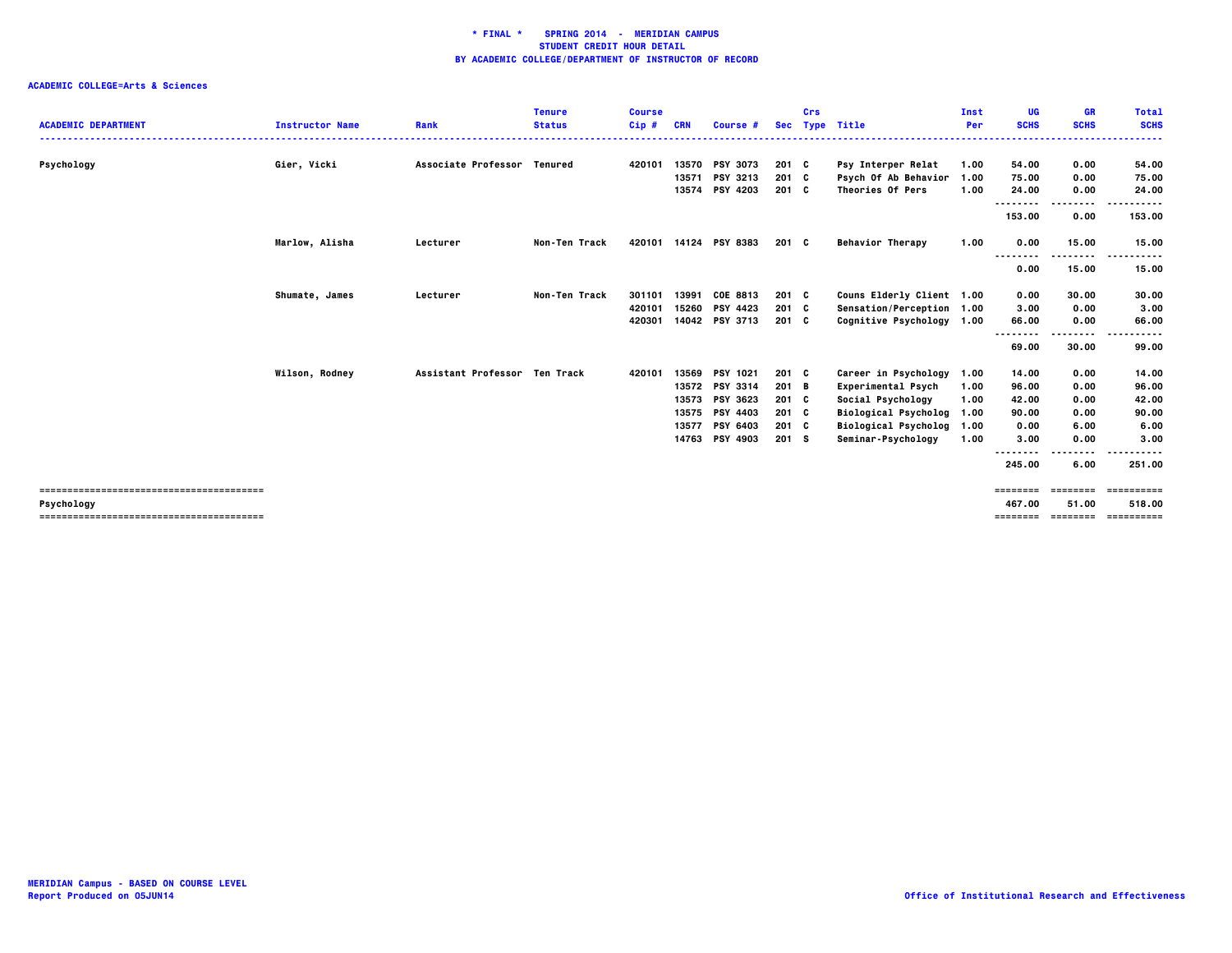|                            |                        |                                   | <b>Tenure</b> | <b>Course</b> |            |                 |               | Crs |                            | Inst | UG                 | <b>GR</b>                    | <b>Total</b>                      |
|----------------------------|------------------------|-----------------------------------|---------------|---------------|------------|-----------------|---------------|-----|----------------------------|------|--------------------|------------------------------|-----------------------------------|
| <b>ACADEMIC DEPARTMENT</b> | <b>Instructor Name</b> | Rank                              | <b>Status</b> | $Cip$ #       | <b>CRN</b> | Course #        |               |     | Sec Type Title             | Per  | <b>SCHS</b>        | <b>SCHS</b>                  | <b>SCHS</b><br>                   |
| Sociology                  | Carr, Rhonda           | Assistant Professor Non-Ten Track |               | 440701        | 13596      | SW 2323         | 201 C         |     | Social Welfare Polic 1.00  |      | 48.00              | 0.00                         | 48.00                             |
|                            |                        |                                   |               |               | 13601      | SW 4613         | 201 C         |     | <b>Child Welf Services</b> | 1.00 | 78.00              | 0.00                         | 78.00                             |
|                            |                        |                                   |               |               |            | 13602 SW 4623   | $201$ C       |     | Sw With The Aged           | 1.00 | 27.00              | 0.00                         | 27.00                             |
|                            |                        |                                   |               |               |            |                 |               |     |                            |      | .<br>153.00        | .<br>0.00                    | .<br>153.00                       |
|                            | Cook, Amanda           | Lecturer                          | Non-Ten Track | 450401        | 13452      | <b>CRM 4233</b> | $201$ C       |     | Juvenile Delinquency 1.00  |      | 42.00              | 0.00                         | 42.00                             |
|                            |                        |                                   |               |               | 14051      | <b>CRM 2003</b> | $201$ C       |     | Crime Justice Inequa 1.00  |      | 69.00              | 0.00                         | 69.00                             |
|                            |                        |                                   |               |               | 14060      | <b>CRM 3353</b> | $201 \quad C$ |     | Race, Crime & Justic 1.00  |      | 93.00              | 0.00                         | 93.00                             |
|                            |                        |                                   |               |               | 14061      | SO 3353         | 201 C         |     | Race, Crime & Justic 1.00  |      | 3.00               | 0.00                         | 3.00                              |
|                            |                        |                                   |               |               | 14067      | <b>CRM 4803</b> | $201$ C       |     | Senior Sem in Crimin 1.00  |      | 30.00              | 0.00                         | 30.00                             |
|                            |                        |                                   |               |               | 15259      | <b>CRM 4323</b> | 201 C         |     | Victimology                | 1.00 | 6.00               | 0.00                         | 6.00                              |
|                            |                        |                                   |               |               | 15847      | CRM 4523        | $201$ C       |     | Law and Society            | 1.00 | 3.00               | 0.00                         | 3.00                              |
|                            |                        |                                   |               |               | 16356      | <b>CRM 3603</b> | 201 C         |     | Criminological Theor 1.00  |      | 3.00               | 0.00                         | 3.00                              |
|                            |                        |                                   |               | 451101        | 15846      | SO 4803         | $201$ C       |     | Social Research Prac 1.00  |      | 3.00               | 0.00                         | 3.00                              |
|                            |                        |                                   |               |               |            |                 |               |     |                            |      | .<br>252.00        | $\sim$ $\sim$ $\sim$<br>0.00 | 252.00                            |
|                            | Hopson, Latanya        | Lecturer                          | Non-Ten Track | 440701        |            | 13605 SW 4926   | 201 E         |     | Sw Fld Prac/Sem II         | 1.00 | 144.00             | 0.00                         | 144.00                            |
|                            |                        |                                   |               |               |            |                 |               |     |                            |      | .<br>144.00        | 0.00                         | 144.00                            |
|                            | Savage, Angela         | Instructor                        | Non-Ten Track | 440701        | 13600      | SW 3513         | 201 C         |     | Social Work Pract I        | 1.00 | 63.00              | 0.00                         | 63.00                             |
|                            |                        |                                   |               |               |            | 13604 SW 4916   | 201 E         |     | Sw Fld Prac/Sem I          | 1.00 | 144.00<br>.        | 0.00<br>.                    | 144.00<br>.                       |
|                            |                        |                                   |               |               |            |                 |               |     |                            |      | 207.00             | 0.00                         | 207.00                            |
|                            | Swindell, Marian       | Associate Professor Tenured       |               | 440701        | 13597      | SW 3023         | $201$ C       |     | Hum Beh Soc Envir II 1.00  |      | 57.00              | 0.00                         | 57.00                             |
|                            |                        |                                   |               |               | 13598      | SW 3213         | $201$ C       |     | Research Meth in SW        | 1.00 | 39.00              | 0.00                         | 39.00                             |
|                            |                        |                                   |               |               | 13599      | SW 3213         | 202 C         |     | Research Meth in SW        | 1.00 | 27.00              | 0.00                         | 27.00                             |
|                            |                        |                                   |               | 451101        |            | 14053 SO 3213   | 201 C         |     | Intr To Social Res         | 1.00 | 6.00<br><u>.</u>   | 0.00                         | 6.00                              |
|                            |                        |                                   |               |               |            |                 |               |     |                            |      | 129.00             | 0.00                         | 129.00                            |
| Sociology                  |                        |                                   |               |               |            |                 |               |     |                            |      | ========<br>885.00 | ========<br>0.00             | $=$ = = = = = = = = = =<br>885.00 |
|                            |                        |                                   |               |               |            |                 |               |     |                            |      |                    |                              | =============================     |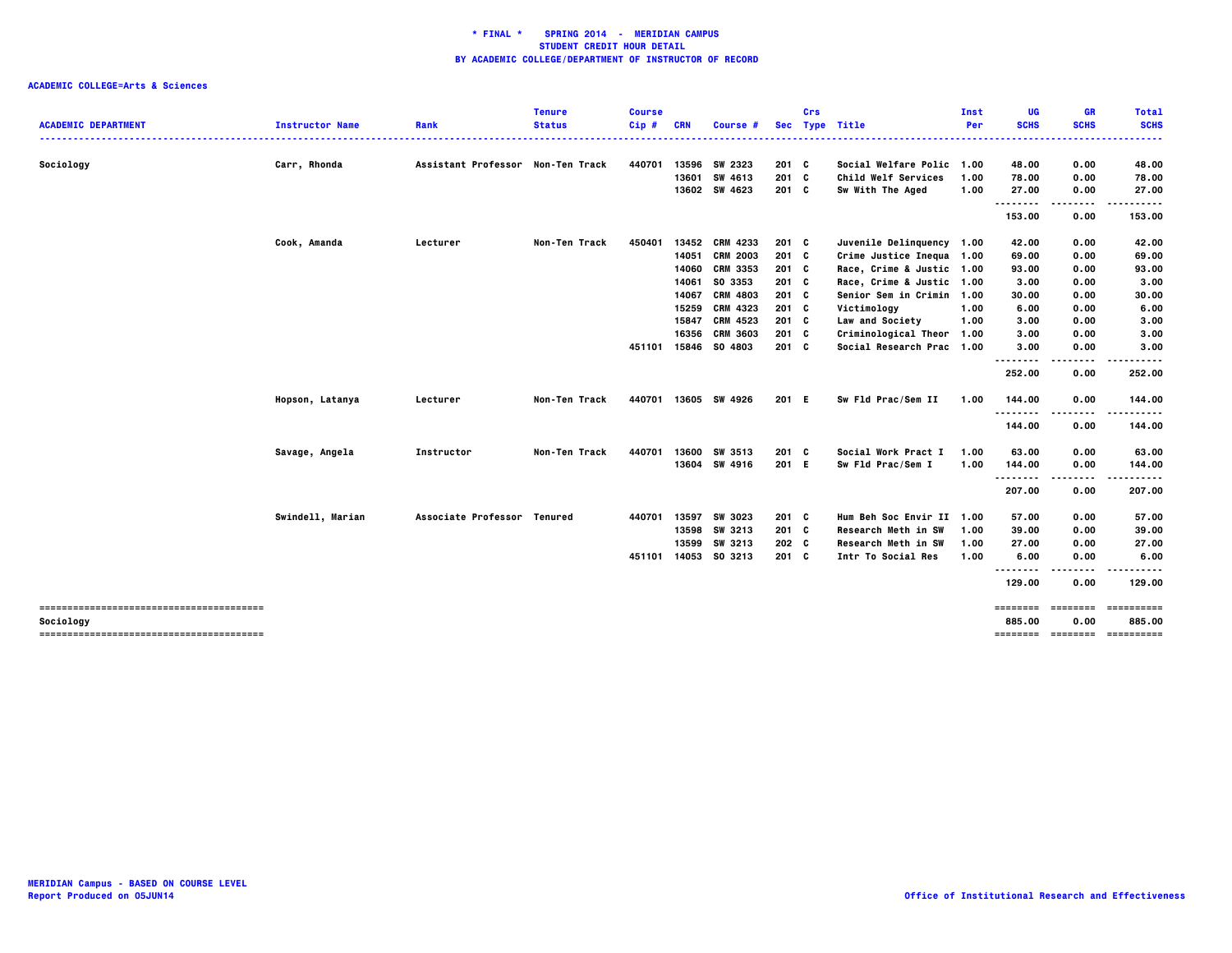| <b>ACADEMIC DEPARTMENT</b>     | <b>Instructor Name</b> | Rank                          | <b>Tenure</b><br><b>Status</b> | <b>Course</b><br>$Cip$ # | CRN   | <b>Course #</b>                   |                | Crs | Sec Type Title                                        | Inst<br>Per | UG<br><b>SCHS</b>                     | <b>GR</b><br><b>SCHS</b>         | <b>Total</b><br><b>SCHS</b>   |
|--------------------------------|------------------------|-------------------------------|--------------------------------|--------------------------|-------|-----------------------------------|----------------|-----|-------------------------------------------------------|-------------|---------------------------------------|----------------------------------|-------------------------------|
| <b>Finance &amp; Economics</b> | Spurlin, William       | Assistant Professor Ten Track |                                | 520801                   | 13527 | <b>FIN 3113</b><br>13528 FIN 3123 | 201 C<br>201 C |     | <b>Financial Systems</b><br>Financial Management 1.00 | 1.00        | 54.00<br>54.00<br>---------<br>108.00 | 0.00<br>0.00<br>--------<br>0.00 | 54.00<br>54.00<br>.<br>108.00 |
|                                |                        |                               |                                |                          |       |                                   |                |     |                                                       |             | ========                              |                                  |                               |
| <b>Finance &amp; Economics</b> |                        |                               |                                |                          |       |                                   |                |     |                                                       |             | 108.00                                | 0.00                             | 108.00                        |
|                                |                        |                               |                                |                          |       |                                   |                |     |                                                       |             | ========                              | ========                         |                               |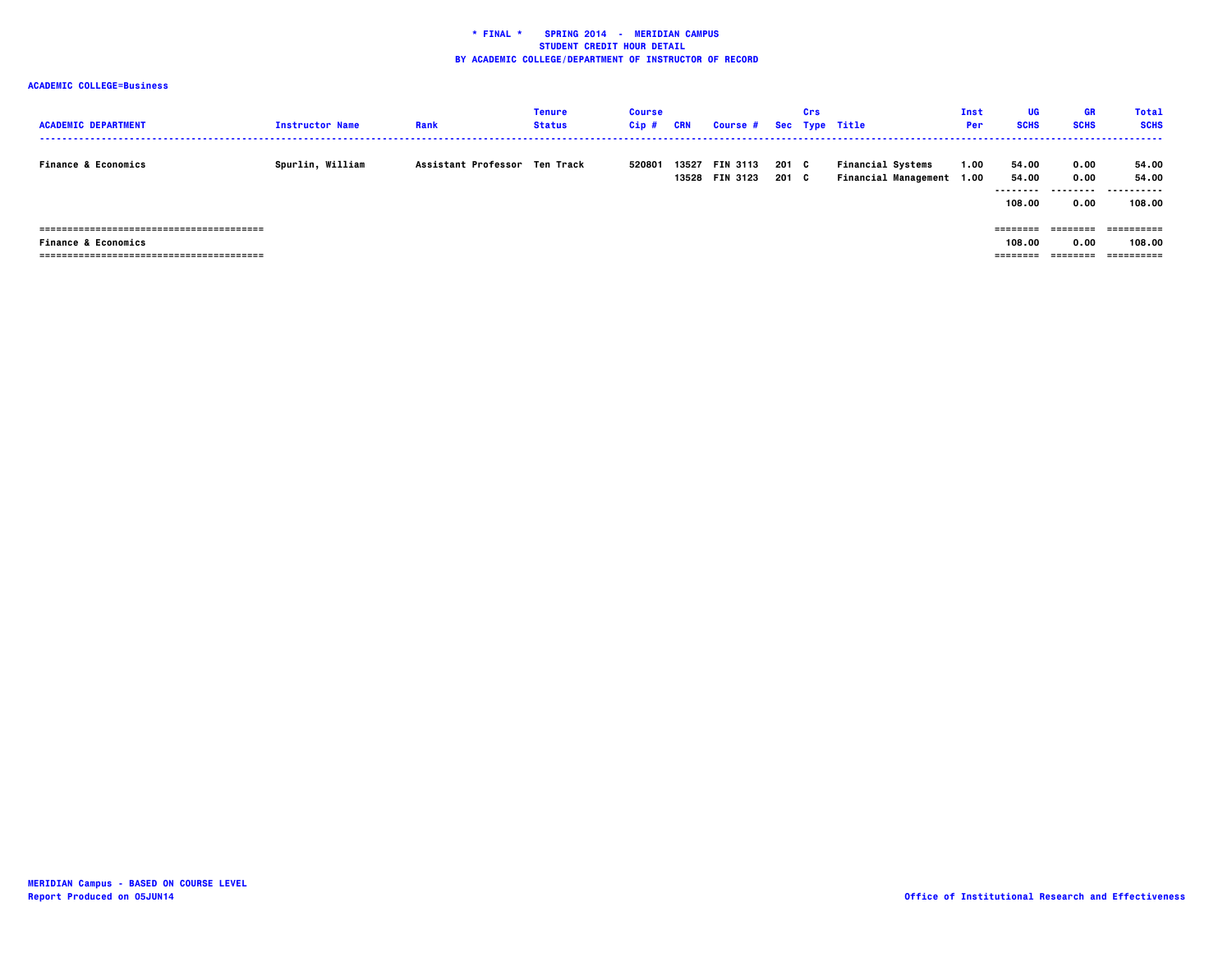|                                  |                        |                             | <b>Tenure</b>      | <b>Course</b> |            |                 |               | <b>Crs</b> |                             | Inst       | UG                 | <b>GR</b>        | <b>Total</b>                   |
|----------------------------------|------------------------|-----------------------------|--------------------|---------------|------------|-----------------|---------------|------------|-----------------------------|------------|--------------------|------------------|--------------------------------|
| <b>ACADEMIC DEPARTMENT</b>       | <b>Instructor Name</b> | Rank                        | <b>Status</b>      | $Cip$ #       | <b>CRN</b> | Course #        | <b>Sec</b>    |            | Type Title                  | <b>Per</b> | <b>SCHS</b>        | <b>SCHS</b><br>. | <b>SCHS</b><br>.               |
| Management & Information Systems | Jones, Gabrielle       | Non-Faculty                 | <b>Non-Faculty</b> | 521201        |            | 13405 BIS 3233  | 201 C         |            | Management Informati 1.00   |            | 72.00              | 0.00             | 72.00                          |
|                                  |                        |                             |                    |               |            |                 |               |            |                             |            | ----<br>72.00      | 0.00             | 72.00                          |
|                                  | Randle, Vikki          | Associate Professor Tenured |                    | 520201        | 13559      | MGT 4533        | 201 C         |            | <b>Advanced Hrm</b>         | 1.00       | 30.00              | 0.00             | 30.00                          |
|                                  |                        |                             |                    | 521101        | 13560      | MGT 4613        | 201 C         |            | Cross-Cultural Mgt          | 1.00       | 36.00              | 0.00             | 36.00                          |
|                                  |                        |                             |                    |               |            |                 |               |            |                             |            | 66.00              | 0.00             | 66.00                          |
|                                  | Shin, Seungjae         | Associate Professor Tenured |                    | 521201        | 14018      | <b>BIS 4753</b> | 201 C         |            | Struc Sys Analysis          | 1.00       | 15.00              | 0.00             | 15.00                          |
|                                  |                        |                             |                    |               | 14019      | <b>BIS 3753</b> | 201 C         |            | Business Database Sy 1.00   |            | 18.00              | 0.00             | 18.00                          |
|                                  |                        |                             |                    | 521299        | 15193      | <b>BIS 4763</b> | $201 \quad C$ |            | <b>BIS Senior Seminar</b>   | 1.00       | 3.00               | 0.00             | 3.00                           |
|                                  |                        |                             |                    | 521401        | 14020      | <b>MKT 3323</b> | $201 \quad C$ |            | International Logist 1.00   |            | 42.00<br>--------  | 0.00<br>----     | 42.00<br>.                     |
|                                  |                        |                             |                    |               |            |                 |               |            |                             |            | 78.00              | 0.00             | 78.00                          |
|                                  | White, Harold          | Instructor                  | Non-Ten Track      | 520101        | 13410      | <b>BUS 4853</b> | $201 \quad C$ |            | <b>Business Policy</b>      | 1.00       | 63.00              | 0.00             | 63.00                          |
|                                  |                        |                             |                    | 520201        | 13557      | MGT 3213        | 201 C         |            | Org Communication           | 1.00       | 75.00              | 0.00             | 75.00                          |
|                                  |                        |                             |                    |               | 13558      | MGT 4153        | $201 \quad C$ |            | Management Seminar          | 1.00       | 24.00              | 0.00             | 24.00                          |
|                                  |                        |                             |                    | 521301        | 13556      | <b>MGT 3114</b> | $201 \quad C$ |            | Prin of Mgt & Prod          | 1.00       | 92.00              | 0.00             | 92.00                          |
|                                  |                        |                             |                    |               |            |                 |               |            |                             |            | .                  | ----             |                                |
|                                  |                        |                             |                    |               |            |                 |               |            |                             |            | 254.00             | 0.00             | 254.00                         |
|                                  | Young, Carlton         | Associate Professor Tenured |                    | 220199        | 13408      | <b>BL 3223</b>  | 201 C         |            | Law Of Comm Trans           | 1.00       | 72.00              | 0.00             | 72.00                          |
|                                  |                        |                             |                    | 510701        | 13536      | <b>HCA 4243</b> | 201 C         |            | <b>Managed Care</b>         | 1.00       | 45.00              | 0.00             | 45.00                          |
|                                  |                        |                             |                    |               | 13538      | <b>HCA 4803</b> | 201 C         |            | <b>Heathcare Policy</b>     | 1.00       | 42.00              | 0.00             | 42.00                          |
|                                  |                        |                             |                    |               | 15554      | <b>HCA 4443</b> | 201 E         |            | <b>Healthcare Internshi</b> | 1.00       | 3.00               | 0.00             | 3.00                           |
|                                  |                        |                             |                    |               | 15568      | <b>HCA 4013</b> | 201 C         |            | Ethical Issues in He 1.00   |            | 3.00               | 0.00             | 3.00                           |
|                                  |                        |                             |                    |               |            |                 |               |            |                             |            | .<br>165.00        | 0.00             | 165.00                         |
| Management & Information Systems |                        |                             |                    |               |            |                 |               |            |                             |            | ========<br>635.00 | ========<br>0.00 | ==========<br>635.00           |
|                                  |                        |                             |                    |               |            |                 |               |            |                             |            |                    |                  | ============================== |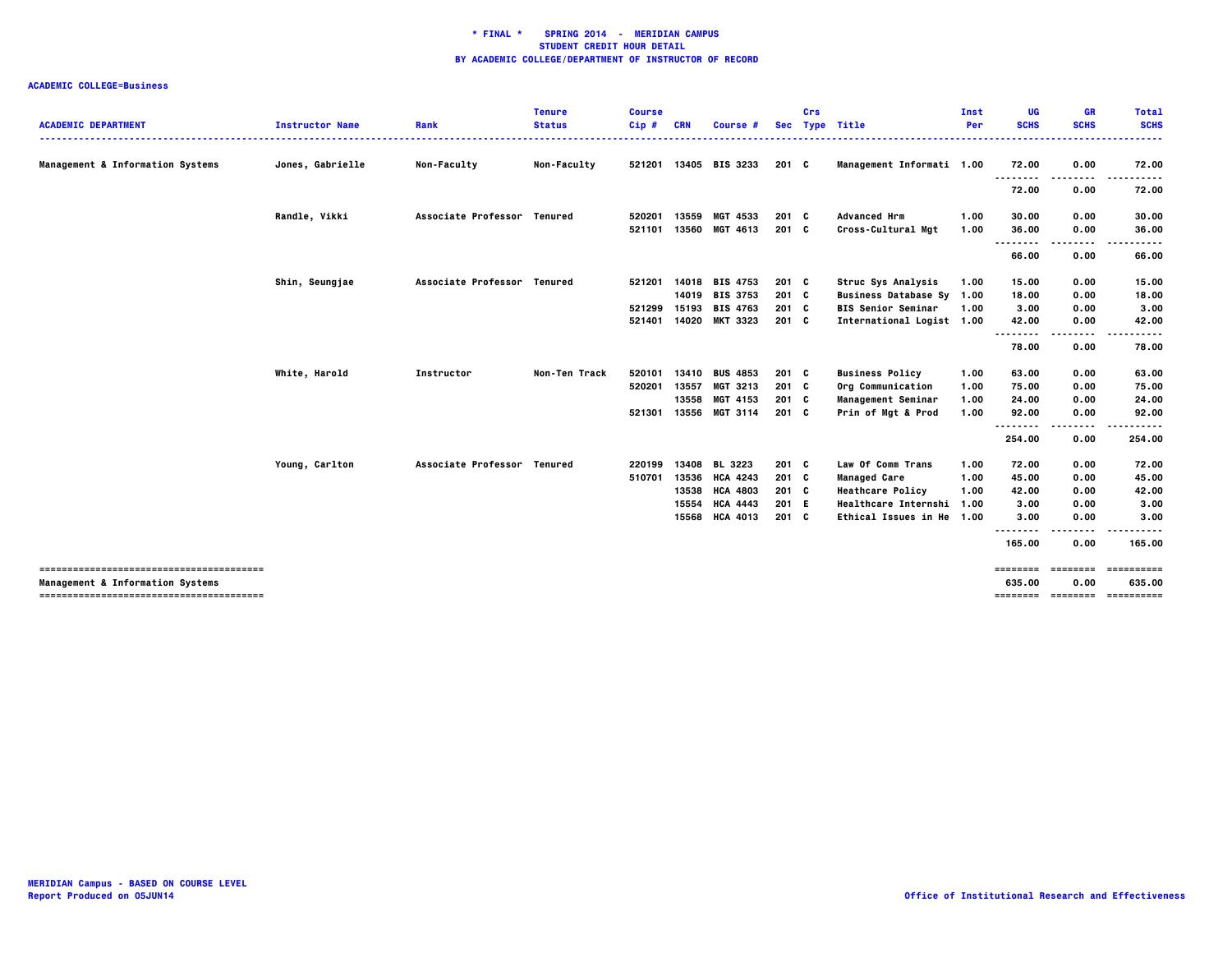| <b>ACADEMIC DEPARTMENT</b>                            | <b>Instructor Name</b> | Rank                        | <b>Tenure</b><br><b>Status</b> | <b>Course</b><br>$Cip$ # | <b>CRN</b> | Course #        |       | Crs | Sec Type Title            | <b>Inst</b><br>Per | UG<br><b>SCHS</b> | <b>GR</b><br><b>SCHS</b> | <b>Total</b><br><b>SCHS</b>        |
|-------------------------------------------------------|------------------------|-----------------------------|--------------------------------|--------------------------|------------|-----------------|-------|-----|---------------------------|--------------------|-------------------|--------------------------|------------------------------------|
| Marketing, Quantitative Analysis & Busin Branham, Len |                        | Lecturer                    | Non-Ten Track                  | 521101                   | 14464      | IB 4103         | 201 C |     | International Busine 1.00 |                    | 24.00             | 0.00<br>--------         | 24.00<br>$\sim$ $\sim$ $\sim$<br>. |
|                                                       |                        |                             |                                |                          |            |                 |       |     |                           |                    | 24.00             | 0.00                     | 24.00                              |
|                                                       | Hill, William          | Associate Professor Tenured |                                | 521401                   | 13564      | <b>MKT 4533</b> | 201 C |     | <b>Marketing Research</b> | 1.00               | 24.00             | 0.00                     | 24.00                              |
|                                                       |                        |                             |                                |                          | 15610      | <b>MKT 4413</b> | 201 C |     | <b>Consumer Behavior</b>  | 1.00               | 3.00<br>--------  | 0.00<br>--------         | 3.00<br>------<br>$- - -$          |
|                                                       |                        |                             |                                |                          |            |                 |       |     |                           |                    | 27.00             | 0.00                     | 27.00                              |
|                                                       | Odom, Dustin           | Non-Faculty                 | <b>Non-Faculty</b>             | 521401                   | 13561      | <b>MKT 3013</b> | 201 C |     | Principles Of Mkt         | 1.00               | 45.00<br>-------- | 0.00<br>--------         | 45.00<br><br>$\cdots$              |
|                                                       |                        |                             |                                |                          |            |                 |       |     |                           |                    | 45.00             | 0.00                     | 45.00                              |
|                                                       | Pompelia, Anthony      | Lecturer                    | Non-Ten Track                  | 521401                   | 13562      | <b>MKT 4123</b> | 201 C |     | Advertising               | 1.00               | 60.00             | 0.00                     | 60.00                              |
|                                                       |                        |                             |                                |                          | 14021      | <b>MKT 4813</b> | 201 C |     | Marketing-Mgt             | 1.00               | 36.00             | 0.00                     | 36.00                              |
|                                                       |                        |                             |                                |                          |            |                 |       |     |                           |                    | --------<br>96.00 | .<br>0.00                | .<br>96.00                         |
|                                                       |                        |                             |                                |                          |            |                 |       |     |                           |                    |                   |                          | ==========                         |
| Marketing, Quantitative Analysis & Busin              |                        |                             |                                |                          |            |                 |       |     |                           |                    | 192.00            | 0.00                     | 192.00                             |
|                                                       |                        |                             |                                |                          |            |                 |       |     |                           |                    | $=$ = = = = = = = | <b>EEEEEEEE</b>          |                                    |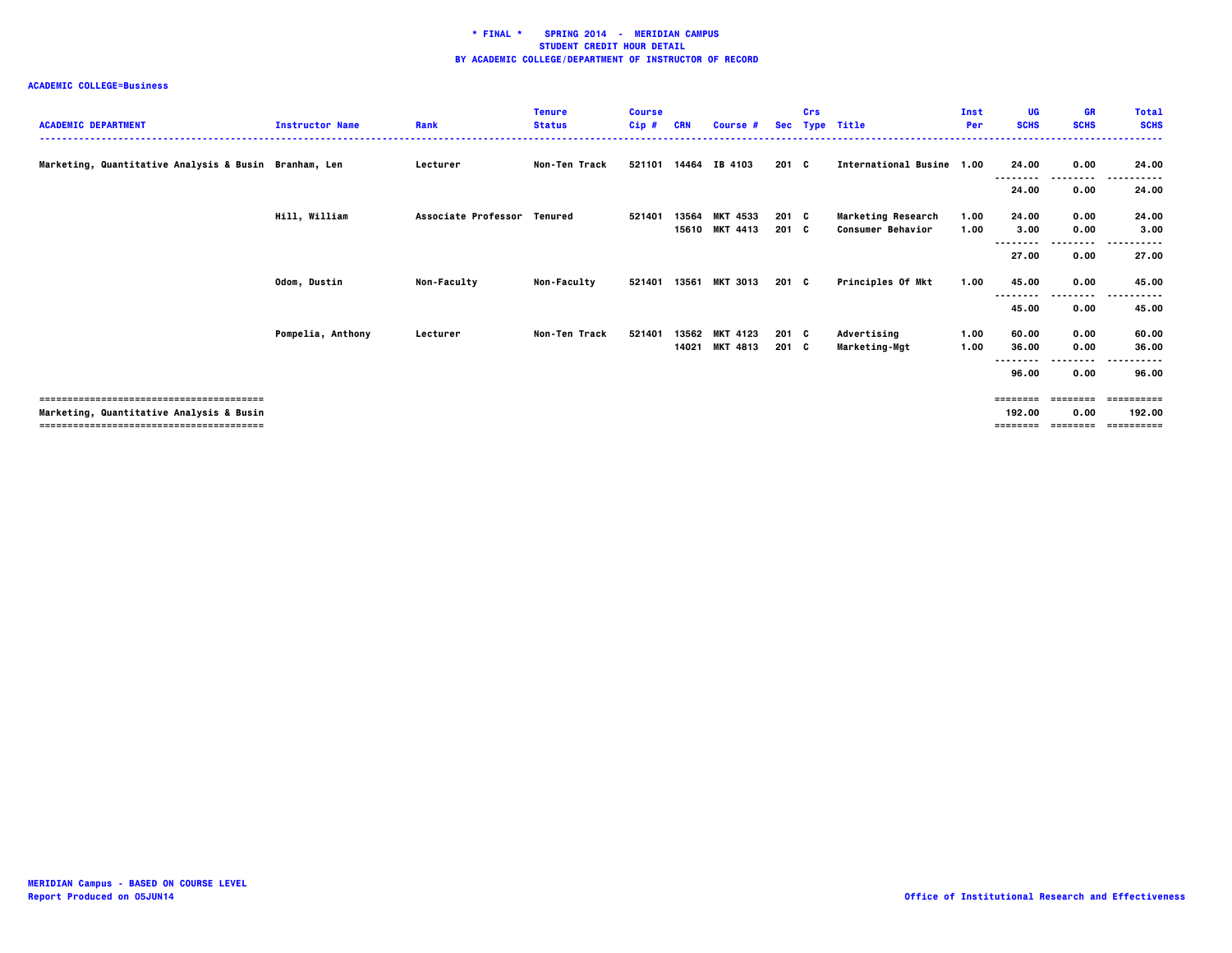| <b>ACADEMIC DEPARTMENT</b>   | <b>Instructor Name</b> | Rank                        | <b>Tenure</b><br><b>Status</b> | <b>Course</b><br>$Cip$ # | <b>CRN</b> | Course #                          |                | Crs | Sec Type Title                            | Inst<br>Per  | UG<br><b>SCHS</b>                    | <b>GR</b><br><b>SCHS</b>          | <b>Total</b><br><b>SCHS</b>         |
|------------------------------|------------------------|-----------------------------|--------------------------------|--------------------------|------------|-----------------------------------|----------------|-----|-------------------------------------------|--------------|--------------------------------------|-----------------------------------|-------------------------------------|
| <b>School of Accountancy</b> | Allen, Paul            | Lecturer                    | Non-Ten Track                  | 520301                   | 13400      | <b>ACC 3033</b><br>15194 ACC 3203 | 201 C<br>201 C |     | Intermediate Acc II<br>Fin Statement Anal | 1.00<br>1.00 | 48.00<br>30.00<br>--------<br>78.00  | 0.00<br>0.00<br>---------<br>0.00 | 48.00<br>30.00<br>.<br>---<br>78.00 |
|                              | Ennis, Kevin           | Associate Professor Tenured |                                | 520301                   | 13401      | ACC 4013<br>13402 ACC 4033        | 201 C<br>201 C |     | <b>Income Tax I</b><br>Auditing           | 1.00<br>1.00 | 27.00<br>33.00<br>---------<br>60.00 | 0.00<br>0.00<br>0.00              | 27.00<br>33.00<br>.<br>60.00        |
| School of Accountancy        |                        |                             |                                |                          |            |                                   |                |     |                                           |              | --------<br>138.00<br>========       | --------<br>0.00<br>---------     | eessesses<br>138.00<br>==========   |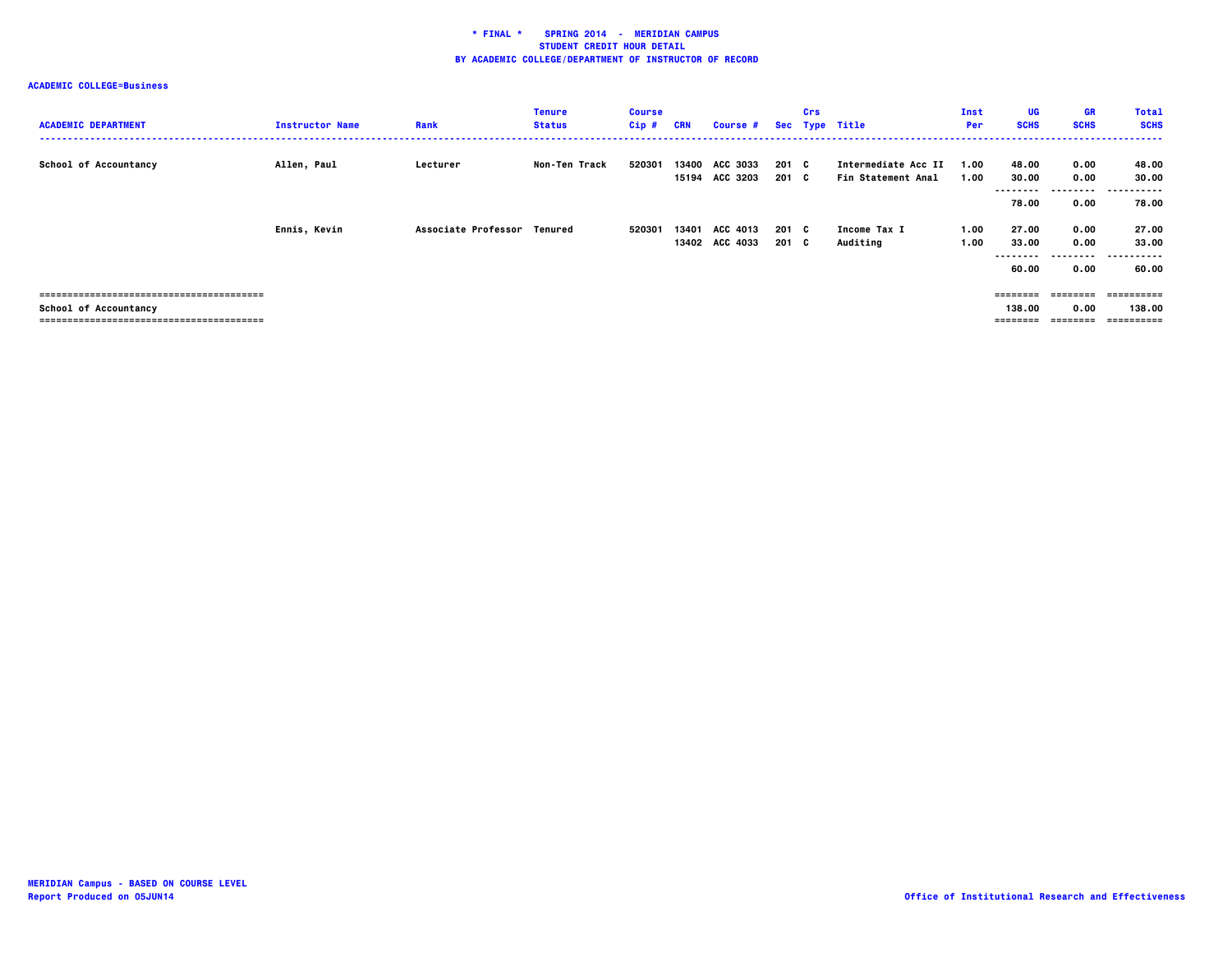| <b>ACADEMIC DEPARTMENT</b>          | <b>Instructor Name</b> | Rank                        | <b>Tenure</b><br><b>Status</b> | <b>Course</b><br>Cip# | <b>CRN</b> | Course #                          |                | <b>Crs</b> | Sec Type Title                                    | Inst<br>Per  | UG<br><b>SCHS</b> | <b>GR</b><br><b>SCHS</b>                                                                                                                                                                                                                                                                                                                                                                                                                                                                         | <b>Total</b><br><b>SCHS</b> |
|-------------------------------------|------------------------|-----------------------------|--------------------------------|-----------------------|------------|-----------------------------------|----------------|------------|---------------------------------------------------|--------------|-------------------|--------------------------------------------------------------------------------------------------------------------------------------------------------------------------------------------------------------------------------------------------------------------------------------------------------------------------------------------------------------------------------------------------------------------------------------------------------------------------------------------------|-----------------------------|
|                                     |                        |                             |                                |                       |            |                                   |                |            |                                                   | .            |                   |                                                                                                                                                                                                                                                                                                                                                                                                                                                                                                  |                             |
| Counseling & Educational Psychology | Hall, Kimberly         | Associate Professor Tenured |                                | 131101                | 13436      | COE 8150                          | 201 E          |            | Aca Yr Field Exp I-P 1.00                         |              | 0.00              | 6.00                                                                                                                                                                                                                                                                                                                                                                                                                                                                                             | 6.00                        |
|                                     |                        |                             |                                | 420601                | 13434      | COE 8053                          | 201 E          |            | Practicum                                         | 1.00         | 0.00              | 9.00                                                                                                                                                                                                                                                                                                                                                                                                                                                                                             | 9.00                        |
|                                     |                        |                             |                                |                       | 13435      | COE 8053                          | 202 E          |            | Practicum                                         | 1.00         | 0.00              | 3.00                                                                                                                                                                                                                                                                                                                                                                                                                                                                                             | 3.00                        |
|                                     |                        |                             |                                |                       |            | 16107 COE 7000                    | 206 I          |            | Directed Individual                               | 1.00         | 0.00              | 3.00<br>.                                                                                                                                                                                                                                                                                                                                                                                                                                                                                        | 3.00                        |
|                                     |                        |                             |                                |                       |            |                                   |                |            |                                                   |              | 0.00              | 21.00                                                                                                                                                                                                                                                                                                                                                                                                                                                                                            | 21.00                       |
|                                     | Ott, Belinda           | Lecturer                    | Non-Ten Track                  | 130499                |            | 13525 EPY 4053                    | $201 \quad C$  |            | Psy&Ed Of Men Retard 1.00                         |              | 30.00             | 0.00<br>$- - - -$                                                                                                                                                                                                                                                                                                                                                                                                                                                                                | 30.00                       |
|                                     |                        |                             |                                |                       |            |                                   |                |            |                                                   |              | 30.00             | 0.00                                                                                                                                                                                                                                                                                                                                                                                                                                                                                             | 30.00                       |
|                                     | Porter, Julia          | Professor                   | Tenured                        | 130601                | 13478      | <b>EDF 8363</b>                   | 201 C          |            | Func & Met Res In Ed                              | 0.60         | 0.00              | 12.60                                                                                                                                                                                                                                                                                                                                                                                                                                                                                            | 12.60                       |
|                                     |                        |                             |                                | 131101                | 13440      | COE 8730                          | 201 E          |            | Internship                                        | 1.00         | 0.00              | 3.00                                                                                                                                                                                                                                                                                                                                                                                                                                                                                             | 3.00                        |
|                                     |                        |                             |                                |                       | 13441      | COE 8730                          | 202 E          |            | Internship                                        | 1.00         | 0.00              | 15.00                                                                                                                                                                                                                                                                                                                                                                                                                                                                                            | 15.00                       |
|                                     |                        |                             |                                |                       | 13445      | COE 8740                          | 202 E          |            | Acad Yr Field ExpII-                              | 1.00         | 0.00              | 12.00                                                                                                                                                                                                                                                                                                                                                                                                                                                                                            | 12.00                       |
|                                     |                        |                             |                                | 420601                | 13446      | COE 8750                          | 201 E          |            | Internship                                        | 1.00         | 0.00<br>.         | 3.00<br>.                                                                                                                                                                                                                                                                                                                                                                                                                                                                                        | 3.00<br>.                   |
|                                     |                        |                             |                                |                       |            |                                   |                |            |                                                   |              | 0.00              | 45.60                                                                                                                                                                                                                                                                                                                                                                                                                                                                                            | 45.60                       |
|                                     | Thomas, George         | Lecturer                    | Non-Ten Track                  | 130604                | 13526      | EPY 6313                          | 201 C          |            | Measure & Eval                                    | 1.00         | 0.00              | 21.00                                                                                                                                                                                                                                                                                                                                                                                                                                                                                            | 21.00                       |
|                                     |                        |                             |                                | 131101                |            | 13438 COE 8203                    | 201 C          |            | Place & Career Dev                                | 1.00         | 0.00              | 45.00                                                                                                                                                                                                                                                                                                                                                                                                                                                                                            | 45.00                       |
|                                     |                        |                             |                                |                       |            |                                   |                |            |                                                   |              | 0.00              | .<br>66.00                                                                                                                                                                                                                                                                                                                                                                                                                                                                                       | 66.00                       |
|                                     | Watson, Joshua         | Associate Professor Tenured |                                | 130603                |            | 13995 EPY 8214                    | $201$ C        |            | Adv Ed & Psy Stat                                 | 1.00         | 0.00              | 16.00                                                                                                                                                                                                                                                                                                                                                                                                                                                                                            | 16.00                       |
|                                     |                        |                             |                                | 420201                | 13439      | COE 8633                          | 201 C          |            | <b>Psychosocial Rehab</b>                         | 1.00         | 0.00              | 48.00                                                                                                                                                                                                                                                                                                                                                                                                                                                                                            | 48.00                       |
|                                     |                        |                             |                                | 420601                | 15756      | <b>COE 7000</b>                   | $201$ I        |            | <b>Directed Individual</b>                        | 1.00         | 0.00              | 3.00                                                                                                                                                                                                                                                                                                                                                                                                                                                                                             | 3.00                        |
|                                     |                        |                             |                                |                       |            | 16092 COE 7000                    | 203 I          |            | Directed Individual                               | 1.00         | 0.00              | 3.00                                                                                                                                                                                                                                                                                                                                                                                                                                                                                             | 3.00                        |
|                                     |                        |                             |                                |                       |            |                                   |                |            |                                                   |              | .<br>0.00         | .<br>70.00                                                                                                                                                                                                                                                                                                                                                                                                                                                                                       | $\cdots$<br>70.00           |
|                                     | Wilson, Dwyla          | Lecturer                    | Non-Ten Track                  |                       |            | 511501 13447 COE 8783             | $201 \quad C$  |            | Counsel Chem Dep Fam 1.00                         |              | 0.00              | 27.00<br>------                                                                                                                                                                                                                                                                                                                                                                                                                                                                                  | 27.00<br>.                  |
|                                     |                        |                             |                                |                       |            |                                   |                |            |                                                   |              | --------<br>0.00  | 27.00                                                                                                                                                                                                                                                                                                                                                                                                                                                                                            | 27.00                       |
|                                     | Wozny, Darren          | Associate Professor Tenured |                                | 131101                | 13432      | <b>COE 8013</b>                   | $201$ C        |            | Couns Skills                                      | 1.00         | 0.00              | 24.00                                                                                                                                                                                                                                                                                                                                                                                                                                                                                            | 24.00                       |
|                                     |                        |                             |                                |                       | 13449      | COE 8913                          | 201 C          |            | Counseling Children                               | 1.00         | 0.00              | 36.00                                                                                                                                                                                                                                                                                                                                                                                                                                                                                            | 36.00                       |
|                                     |                        |                             |                                |                       | 14004      | COE 8013                          | 202 C          |            | Couns Skills                                      | 1.00         | 0.00              | 27.00                                                                                                                                                                                                                                                                                                                                                                                                                                                                                            | 27.00                       |
|                                     |                        |                             |                                | 420601                | 16113      | <b>COE 7000</b>                   | 207 I          |            | Directed Individual                               | 1.00         | 0.00              | 3.00                                                                                                                                                                                                                                                                                                                                                                                                                                                                                             | 3.00                        |
|                                     |                        |                             |                                |                       | 16189      | <b>COE 7000</b><br>16360 COE 7000 | 208 I<br>209 I |            | Directed Individual<br><b>Directed Individual</b> | 1.00<br>1.00 | 0.00<br>0.00      | 1.00<br>3.00                                                                                                                                                                                                                                                                                                                                                                                                                                                                                     | 1.00<br>3.00                |
|                                     |                        |                             |                                |                       |            |                                   |                |            |                                                   |              |                   |                                                                                                                                                                                                                                                                                                                                                                                                                                                                                                  |                             |
|                                     |                        |                             |                                |                       |            |                                   |                |            |                                                   |              | 0.00              | 94.00                                                                                                                                                                                                                                                                                                                                                                                                                                                                                            | 94.00                       |
| Counseling & Educational Psychology |                        |                             |                                |                       |            |                                   |                |            |                                                   |              | ========<br>30.00 | $\begin{array}{cccccccccc} \multicolumn{2}{c}{} & \multicolumn{2}{c}{} & \multicolumn{2}{c}{} & \multicolumn{2}{c}{} & \multicolumn{2}{c}{} & \multicolumn{2}{c}{} & \multicolumn{2}{c}{} & \multicolumn{2}{c}{} & \multicolumn{2}{c}{} & \multicolumn{2}{c}{} & \multicolumn{2}{c}{} & \multicolumn{2}{c}{} & \multicolumn{2}{c}{} & \multicolumn{2}{c}{} & \multicolumn{2}{c}{} & \multicolumn{2}{c}{} & \multicolumn{2}{c}{} & \multicolumn{2}{c}{} & \multicolumn{2}{c}{} & \mult$<br>323.60 | ==========<br>353.60        |
|                                     |                        |                             |                                |                       |            |                                   |                |            |                                                   |              | ========          | ========                                                                                                                                                                                                                                                                                                                                                                                                                                                                                         | ==========                  |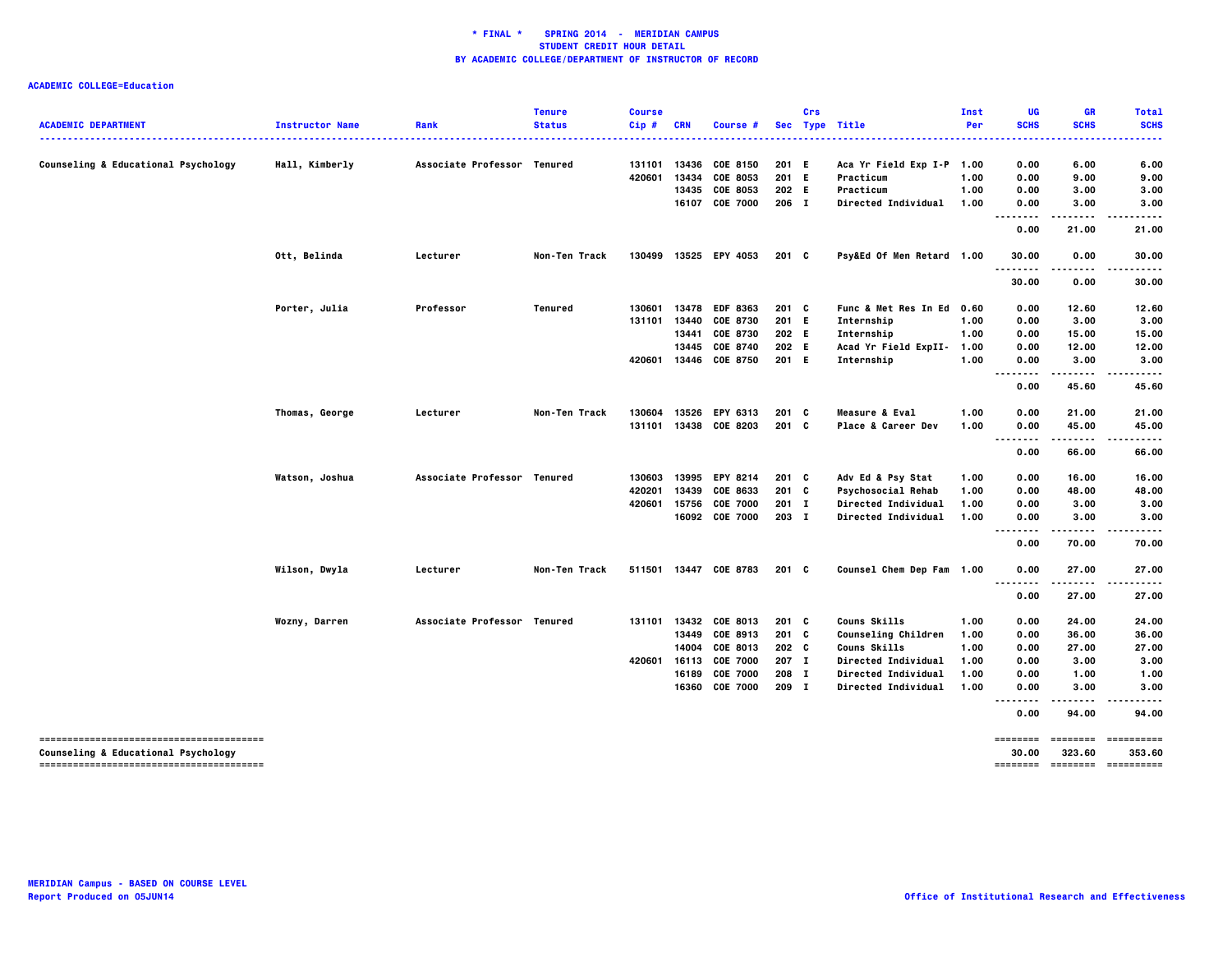| <b>ACADEMIC DEPARTMENT</b>                                   | <b>Instructor Name</b> | Rank                              | <b>Tenure</b><br><b>Status</b> | <b>Course</b><br>Cip# | <b>CRN</b> | Course #                                       |                    | Crs | Sec Type Title                                         | Inst<br>Per | <b>UG</b><br><b>SCHS</b>              | <b>GR</b><br><b>SCHS</b> | <b>Total</b><br><b>SCHS</b><br>. |
|--------------------------------------------------------------|------------------------|-----------------------------------|--------------------------------|-----------------------|------------|------------------------------------------------|--------------------|-----|--------------------------------------------------------|-------------|---------------------------------------|--------------------------|----------------------------------|
| Curriculum, Instruction & Special Educat Alexander, Benjamin |                        | <b>Non-Faculty</b>                | <b>Non-Faculty</b>             | 131205                | 13481      | <b>EDS 3411</b>                                | 201 E              |     | Prac In Secondary Ed 1.00                              |             | 3.00<br>$\overline{\phantom{a}}$<br>. | 0.00                     | 3.00<br>.                        |
|                                                              |                        |                                   |                                |                       |            |                                                |                    |     |                                                        |             | 3.00                                  | 0.00                     | 3.00                             |
|                                                              | Benton, Gary           | Lecturer                          | Non-Ten Track                  | 130101<br>131205      | 14014      | <b>EDF 8353</b><br>13495 EDS 8653              | $201$ C<br>$201$ C |     | Prin Of Cur Devel<br>Issues of Accountabi 1.00         | 1.00        | 0.00<br>0.00                          | 24.00<br>3.00            | 24.00<br>3.00                    |
|                                                              |                        |                                   |                                |                       |            |                                                |                    |     |                                                        |             | .<br>$\sim$ $\sim$ $\sim$<br>0.00     | -----<br>27.00           | $- - - - -$<br>27.00             |
|                                                              | Cash, Jon              | Instructor                        | Non-Ten Track                  | 131001                | 13502      | <b>EDX 4113</b>                                | 201 C              |     | Method Earl/Disabled 1.00                              |             | 15.00                                 | 0.00                     | 15.00                            |
|                                                              |                        |                                   |                                |                       | 13983      | <b>EDX 4896</b>                                | 201 F              |     | Teach Internship in                                    | 1.00        | 12.00                                 | 0.00                     | 12.00                            |
|                                                              |                        |                                   |                                | 420101                | 13501      | <b>EDX 3233</b>                                | 201 C              |     | Contin Mgt W/Ex Chld 1.00                              |             | 33.00                                 | 0.00                     | 33.00                            |
|                                                              |                        |                                   |                                | 429999                | 13499      | EDX 3213                                       | 201 C              |     | Psy of Excep Chld &                                    | 1.00        | 75.00                                 | 0.00                     | 75.00                            |
|                                                              |                        |                                   |                                |                       | 13500      | EDX 3223                                       | 201 C              |     | Intro To Em/Bd                                         | 1.00        | 42.00                                 | 0.00                     | 42.00                            |
|                                                              |                        |                                   |                                |                       |            |                                                |                    |     |                                                        |             | .<br>177.00                           | .<br>0.00                | .<br>177.00                      |
|                                                              | Crowe, Margie          | Visiting Assist Pro Non-Ten Track |                                | 131001                | 13503      | <b>EDX 4413</b>                                | $201$ C            |     | Wk W/Parents Ex Chil 1.00                              |             | 30.00                                 | 0.00                     | 30.00                            |
|                                                              |                        |                                   |                                |                       | 13504      | EDX 8173                                       | 201 C              |     | Sp Ed In Reg Classrm 1.00                              |             | 0.00                                  | 24.00                    | 24.00                            |
|                                                              |                        |                                   |                                |                       | 13982      | <b>EDX 4886</b>                                | 201 F              |     | Teach Internship in                                    | 1.00        | 12.00                                 | 0.00                     | 12.00                            |
|                                                              |                        |                                   |                                | 131099                | 13985      | <b>EDX 4873</b>                                | 201 S              |     | Prof Sem In Sp Ed                                      | 1.00        | 6.00                                  | 0.00                     | 6.00                             |
|                                                              |                        |                                   |                                | 131202                | 13984      | <b>EDE 4883</b>                                | 202 <sub>c</sub>   |     | Manag Elem/Mid Lvl C 1.00                              |             | 54.00                                 | 0.00                     | 54.00                            |
|                                                              |                        |                                   |                                |                       |            |                                                |                    |     |                                                        |             | .<br>102.00                           | .<br>24.00               | <br>126.00                       |
|                                                              | Flint-Hill, Dana       | Lecturer                          | Non-Ten Track                  | 131202                |            | 13454 EDE 3123                                 | 201 C              |     | Early Childhood Ed                                     | 1.00        | 36.00<br>.                            | 0.00<br>$- - - -$        | 36.00<br>$- - - - -$             |
|                                                              |                        |                                   |                                |                       |            |                                                |                    |     |                                                        |             | 36.00                                 | 0.00                     | 36.00                            |
|                                                              | Harper, Sallie         | Associate Professor Tenured       |                                | 131202                | 13458      | <b>EDE 3443</b>                                | 201 C              |     | Creat Arts Elem / Mid 1.00                             |             | 24.00                                 | 0.00                     | 24.00                            |
|                                                              |                        |                                   |                                |                       |            | 13998 EDE 8313                                 | 201 C              |     | Thry & Dev Child Ed                                    | 1.00        | 0.00                                  | 36.00                    | 36.00                            |
|                                                              |                        |                                   |                                |                       |            |                                                |                    |     |                                                        |             | .                                     | .                        | $\cdots \cdots$                  |
|                                                              |                        |                                   |                                |                       |            |                                                |                    |     |                                                        |             | 24.00                                 | 36.00                    | 60.00                            |
|                                                              | Ratliff, Lindon        | Assistant Professor Ten Track     |                                | 131001 13496          |            | <b>EDS 8886</b>                                | 201 H              |     | Dimensions of Learni 1.00                              |             | 0.00                                  | 18.00                    | 18.00                            |
|                                                              |                        |                                   |                                |                       | 13497      | <b>EDS 8896</b>                                | 201 H              |     | Dimensions of Learni 1.00                              |             | 0.00                                  | 24.00                    | 24.00                            |
|                                                              |                        |                                   |                                | 131203                | 13493      | <b>EDS 8243</b>                                | 201 C              |     | Adv. Plan Manage Lea 1.00                              |             | 0.00                                  | 15.00                    | 15.00                            |
|                                                              |                        |                                   |                                | 131205                | 13486      | <b>EDS 4886</b>                                | 201 F              |     | Teach Intern in Sec                                    | 1.00        | 42.00                                 | 0.00                     | 42.00                            |
|                                                              |                        |                                   |                                |                       | 13489      | <b>EDS 4896</b>                                | 201 F              |     | Teach Intern in Sec                                    | 1.00        | 42.00                                 | 0.00                     | 42.00                            |
|                                                              |                        |                                   |                                |                       |            | 14116 EDS 3643                                 | 201 C              |     | Secondary Soc Studie 1.00                              |             | 12.00                                 | 0.00                     | 12.00                            |
|                                                              |                        |                                   |                                |                       |            |                                                |                    |     |                                                        |             | .<br>96.00                            | $- - - -$<br>57.00       | .<br>153.00                      |
|                                                              | Rhodes, Karen          | Lecturer                          | Non-Ten Track                  | 429999                |            | 13498 EDX 3203                                 | 201 C              |     | Intro To Learn Disab 1.00                              |             | 51.00<br>$\sim$ $\sim$                | 0.00                     | 51.00<br>$- - - - -$             |
|                                                              |                        |                                   |                                |                       |            |                                                |                    |     |                                                        |             | 51.00                                 | 0.00                     | 51.00                            |
|                                                              |                        |                                   |                                |                       |            |                                                |                    |     |                                                        |             |                                       |                          |                                  |
|                                                              | Shirley, Tory          | Assistant Professor Ten Track     |                                |                       |            | 131202 13462 EDE 4886<br>131203 13455 EDE 3223 | 201 E<br>201 C     |     | Elem.Mid Lvl Interns 1.00<br>Middle Level Educati 1.00 |             | 210.00                                | 0.00                     | 210.00                           |
|                                                              |                        |                                   |                                |                       |            |                                                |                    |     |                                                        |             | 75.00<br>--------                     | 0.00<br>.                | 75.00<br>.                       |
|                                                              |                        |                                   |                                |                       |            |                                                |                    |     |                                                        |             | 285.00                                | 0.00                     | 285.00                           |
|                                                              | Thompson, Amanda       | Lecturer                          | Non-Ten Track                  | 131315                |            | 13585 RDG 3513                                 | 201 C              |     | Rdg Strag Second Sch 1.00                              |             | 27.00                                 | 0.00                     | 27.00                            |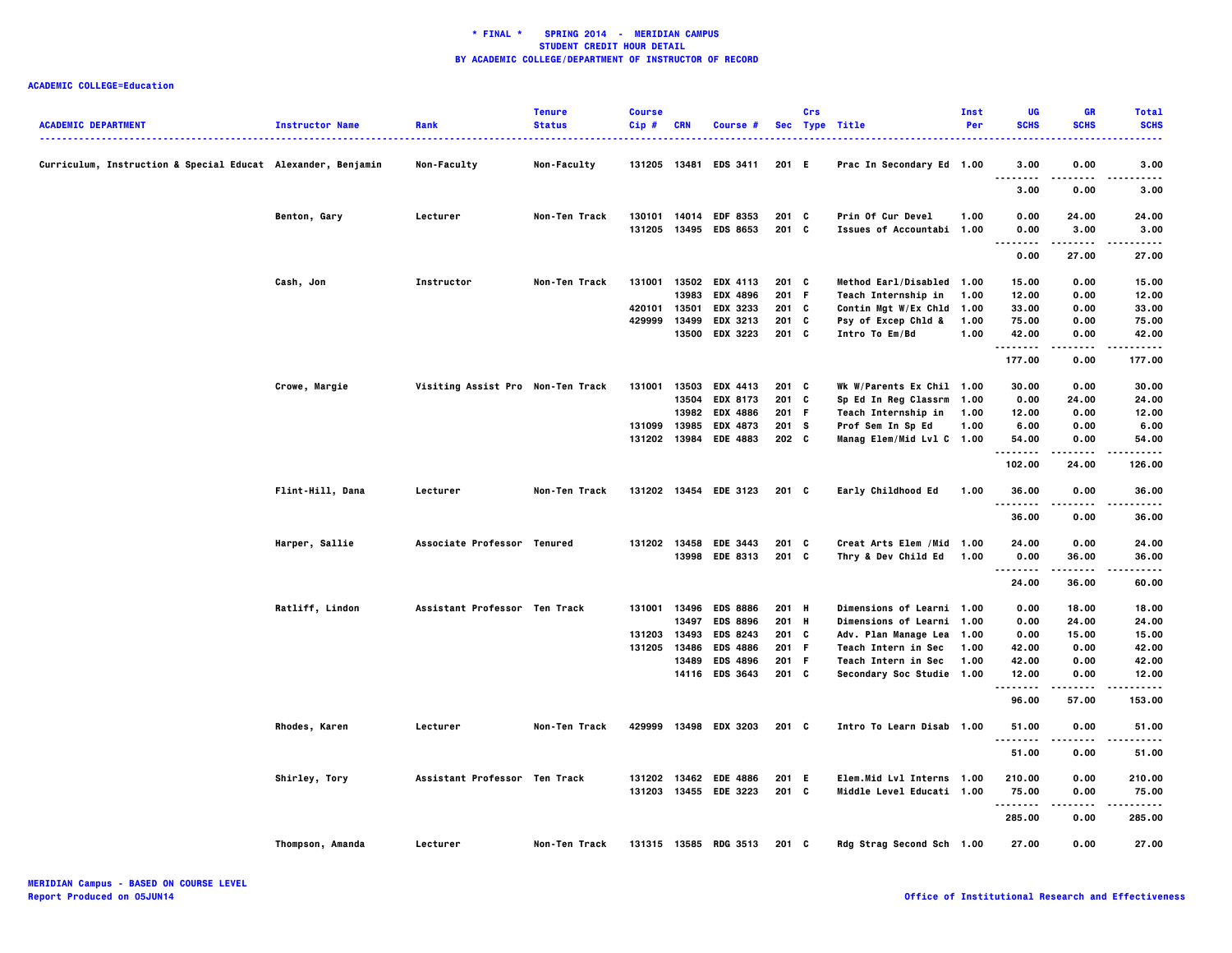| <b>ACADEMIC DEPARTMENT</b>                                  | <b>Instructor Name</b> | Rank                          | <b>Tenure</b><br><b>Status</b> | <b>Course</b><br>Cip# | <b>CRN</b>     | Course #                           |                        | Crs | Sec Type Title                                         | Inst<br>Per | UG<br><b>SCHS</b> | <b>GR</b><br><b>SCHS</b> | <b>Total</b><br><b>SCHS</b> |
|-------------------------------------------------------------|------------------------|-------------------------------|--------------------------------|-----------------------|----------------|------------------------------------|------------------------|-----|--------------------------------------------------------|-------------|-------------------|--------------------------|-----------------------------|
|                                                             |                        |                               |                                |                       |                |                                    |                        |     |                                                        |             | 27.00             | .<br>0.00                | 27.00                       |
| Curriculum, Instruction & Special Educat Triplett, Kimberly |                        | Assistant Professor Ten Track |                                | 131311                | 13459<br>16089 | <b>EDE 3523</b><br><b>EDE 3523</b> | $201 \quad C$<br>202 C |     | Found EL/ML Math Edu 1.00<br>Found EL/ML Math Edu 1.00 |             | 63.00<br>15.00    | 0.00<br>0.00             | 63.00<br>15.00              |
|                                                             |                        |                               |                                |                       |                |                                    |                        |     |                                                        |             | .<br>78.00        | --------<br>0.00         | 78.00                       |
|                                                             | Tucker, Carolyn        | Lecturer                      | Non-Ten Track                  | 131202                | 13461          | <b>EDE 4883</b>                    | $201 \quad C$          |     | Manag Elem/Mid Lvl C                                   | 1.00        | 51.00             | 0.00                     | 51.00                       |
|                                                             |                        |                               |                                |                       | 13467          | <b>EDE 4896</b>                    | 201 E                  |     | Elem/Mid Levl Intern 1.00                              |             | 210.00            | 0.00                     | 210.00                      |
|                                                             |                        |                               |                                | 131203                | 13581          | <b>RDG 3413</b>                    | 201 C                  |     | Middle Lvl Lit I                                       | 1.00        | 72.00             | 0.00                     | 72.00                       |
|                                                             |                        |                               |                                |                       | 13583          | <b>RDG 3423</b>                    | 201 C                  |     | Middle Lvl Lit II                                      | 1.00        | 72.00             | 0.00                     | 72.00                       |
|                                                             |                        |                               |                                |                       |                |                                    |                        |     |                                                        |             | .<br>405.00       | .<br>0.00                | 405.00                      |
|                                                             | Waddell, Suzanne       | Instructor                    | Non-Ten Track                  | 131202                | 14005          | <b>EDF 3423</b>                    | 201 C                  |     | <b>Exploring Diversity</b>                             | 1.00        | 36.00             | 0.00                     | 36.00                       |
|                                                             |                        |                               |                                | 131315                | 13579          | <b>RDG 3113</b>                    | $201 \quad C$          |     | Early Literacy Instr 1.00                              |             | 42.00             | 0.00                     | 42.00                       |
|                                                             |                        |                               |                                |                       | 13580          | <b>RDG 3123</b>                    | 201 C                  |     | Early Lit Instruct I 1.00                              |             | 42.00             | 0.00                     | 42.00                       |
|                                                             |                        |                               |                                | 450101                | 13474          | EDF 3333                           | 201 C                  |     | Social Foundation Ed 1.00                              |             | 69.00             | 0.00                     | 69.00                       |
|                                                             |                        |                               |                                |                       |                |                                    |                        |     |                                                        |             | .                 | --------                 | ------                      |
|                                                             |                        |                               |                                |                       |                |                                    |                        |     |                                                        |             | 189.00            | 0.00                     | 189.00                      |
|                                                             |                        |                               |                                |                       |                |                                    |                        |     |                                                        |             | ========          | ========                 | ==========                  |
| Curriculum, Instruction & Special Educat                    |                        |                               |                                |                       |                |                                    |                        |     |                                                        |             | 1473.00           | 144.00                   | 1617.00                     |
|                                                             |                        |                               |                                |                       |                |                                    |                        |     |                                                        |             | ========          | <b>ESSESSEE</b>          | ==========                  |